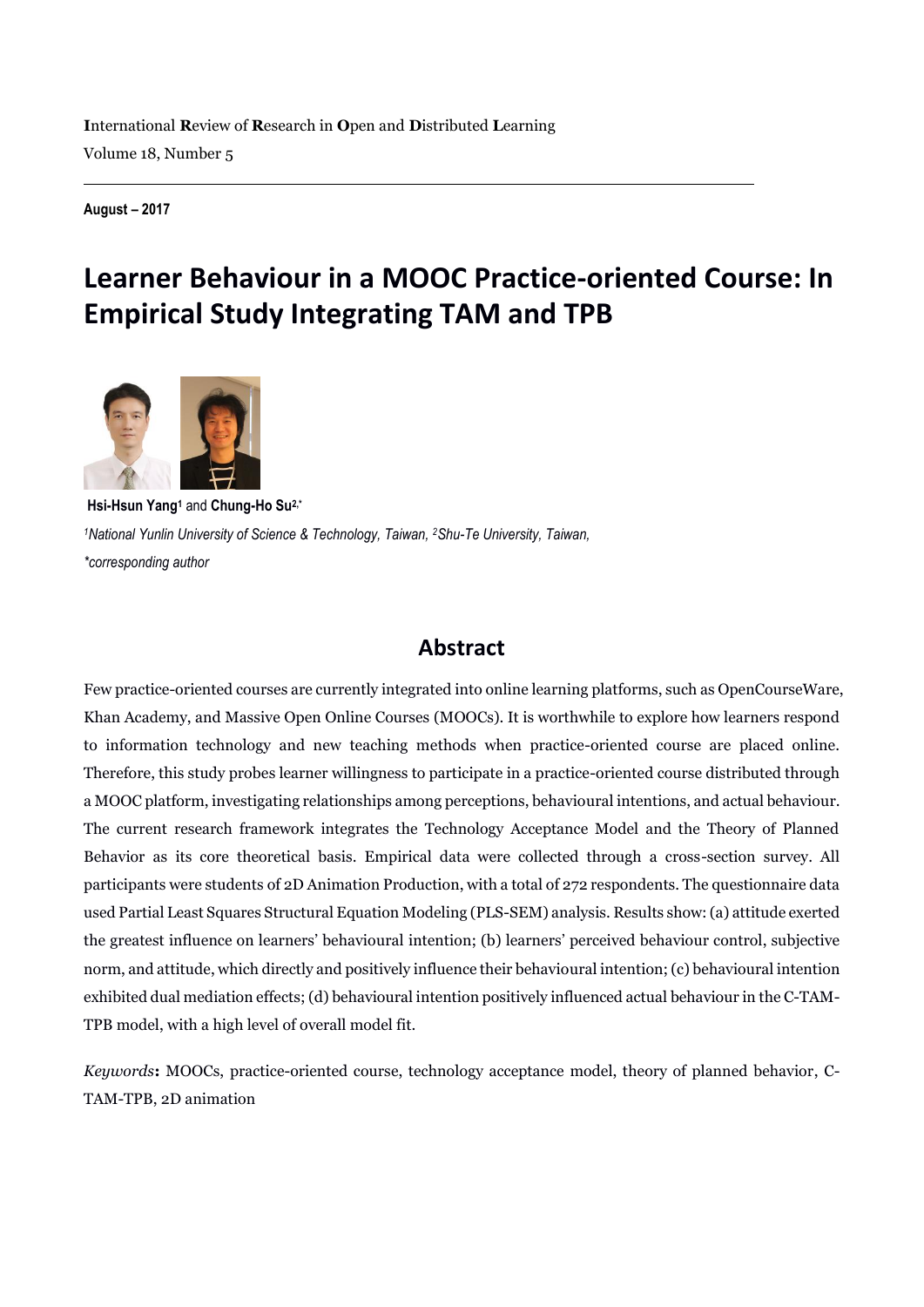# **Introduction**

As of December 2016, Coursera, a well-known MOOCs platform, had more than 1,700 running courses. Of those, over 700 new coursers were added in 2016 alone (Shah, 2016). The annual growth rate of Coursera is substantially greater than OpenCourseWare, from MIT. However, the proportion of the practice-oriented courses opened on all the leading MOOCs has never exceeded 5%. This low proportion indicates the difficulty to teach, learn, and operate practice-oriented courses within the MOOCs context.

As MOOCs diffuse through education and society, the following issues may need to be addressed: Is peer assessment fair? Should there be course design standards and/or standardization? How to implement checks when learners are trusted to complete assignments themselves? What video production methods are maximal? Is a low rate of course completion important? These issues, as they relate to MOOCs, have been fully discussed and studied by numerous researchers (Lowenthal & Hodges, 2015; Rodriguez, 2012; Margaryan, Bianco, & Littlejohn, 2015; Jordan, 2015). Clearly, we are still early in the research that truly understands learner perception and attitude within the MOOC environment. Shih, Feng, and Tsai (2008) pointed out that E-learning was a trending subject in studies of learner perception and attitude. The specific situation for practice-oriented course material, delivered through a MOOC, is even less understood and requires investigation into learner adaptability and behaviour participating in a MOOC that includes a practice-oriented focus.

#### **TAM and TPB**

The Theory of Planned Behavior (TPB) and the Technology Adoption Model (TAM) are the two most important theories used in studies of individual behaviour when using information technology products (Davis, Bagozzi, & Warshaw, 1989; Ajzen, 1985). Many empirical studies have found support for these two theories. Both of these theories have been found to apply to an individual's behaviour within the context of information technology use (Taylor & Todd, 1995b; Venkatesh & Davis, 2000; Adams, Nelson, & Todd, 1992; Davis, 1989; Van der Heijden, Verhagen, & Creemers, 2003; Armitage & Conner, 2001; Moon & Kim, 2001). Delivery of MOOCs entails information technology and information systems that TAM and TPB are well suited to describe. A single theory or model may not sufficiently describe complex research topics. The current study combines TAM and TPB (C-TAM-TPB; Taylor & Todd, 1995a) to overcome the limitations of a single theory and generate synergies from combinations of these theories, thereby improving explanatory power and model fit. According to Armitage and Conner (2001), few reliable inferences can be drawn from measurements of behavioural intention to actual behaviour, even though most studies limit their data collection to behavioural intention. Learners may express behavioural intention to learn online, but their actual behaviour may not occur. In addition, Hung, Liang, and Chang (2005) examined 58 well-known aspects of TAM-related literature and pointed out that the effect size between behavioural intention (BI) and actual behaviour (B) was not robust. Thus, the first focus of this study is to enhance the explanatory power between these two variables; that is, behavioural intention and actual behaviour within a MOOC practice-oriented course setting. The second focus of this paper is to describe the factors that influence MOOC learners' application of information technology to new modes of learning. The current study includes empirical results of a practice-oriented course on MOOCs, and results provide reference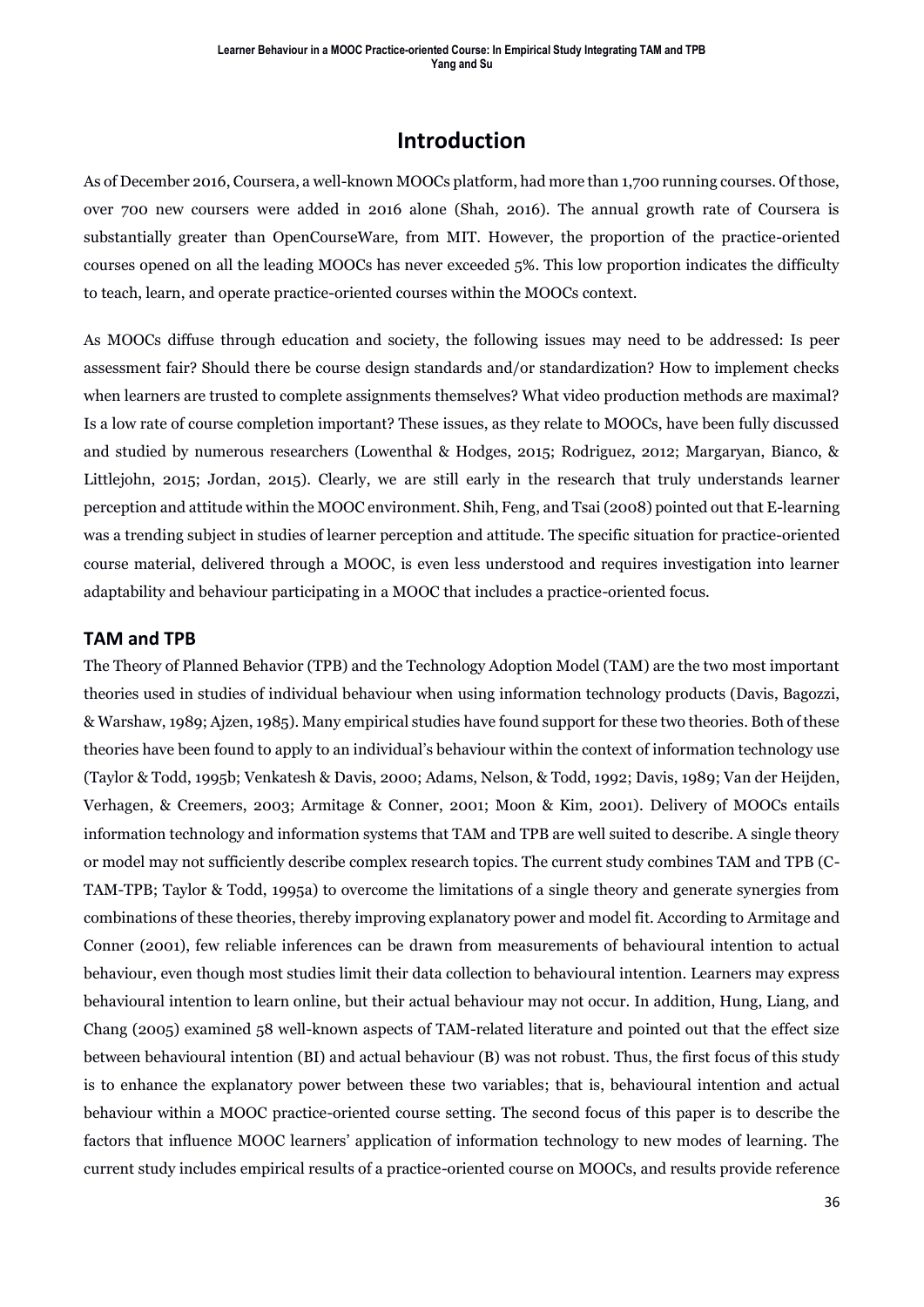for MOOC platforms' efforts to include practice-oriented courses.

#### **Research Questions**

Currently, very few studies have delved into the behaviour and mental mechanisms of learners who were willing to take online practice-oriented courses. Therefore, this study intends to identify the factors that influence learners through an online practice-oriented course teaching 2D Animation Production. The aims of this study include

- exploring learners' behavioural intentions compared to actual behaviours while using a MOOC to learn a practice-oriented 2D design course while also collecting data on direct and indirect influential factors; and
- an investigation, through C-TAM-TPB, of the MOOC learners' willingness to enroll in the practiceoriented 2D design course, and thereby explain and predict willingness to continue studies when a practice-oriented design course is delivered via MOOC.

# **Conceptual Background and Research Hypotheses**

Many previous studies have probed the factors influencing e-learning intention. Those results often draw on various theories and research models, including the Theory of Reasoned Action (Fishbein & Ajzen, 1975), the Theory of Planned Behavior (Ajzen, 1991), and the Technology Acceptance Model (Davis, 1989), all of which could predict information technology acceptance behaviour (Cheon, Lee, Crooks, & Song, 2012; Chang, Liang, Shu, & Chiu, 2015). One of the most used and influential models is TPB, which explores human behaviour while integrating volitional and non-volitional viewpoints and explaining behavioural intention through individuals, organizations, and society (Ajzen, 1991; Han & Yoon, 2015; Wu, Li, & Fu, 2011). This theory, however, lacks a clear description of acceptance of new information technologies and systems (Han & Yoon, 2015). Hence, the current study uses two types of internal focus of control, as suggested by TAM: perceived ease of use (PEOU) and perceived usefulness (PU). These two variables do not change with environment or across situations, making them important predisposing factors that influence attitude (ATT), as described in TPB (Taylor & Todd, 1995a; 1995b). C-TAM-TPB can explain behavioural intention from volitional and non-volitional perspectives while observing measures of perceived ease of use and perceived usefulness.

The following discussion of existing literature is organized as follows: Section 1 covers MOOCs, while Section 2 focuses on TAM, and then Section 3 explores TPB.

#### **MOOCs (Massive Open Online Courses)**

Open online courses are widely available to the general public through the Internet (Peter & Deimann, 2013). Common characteristics of MOOCs include videos delivering core instructional content (often ranging from 5 to 15 minutes per video). Such content can be viewed once or repeatedly, at any time and from any place, at low, normal, or high speed of playback. In most such courses, student scores are earned through assignments, online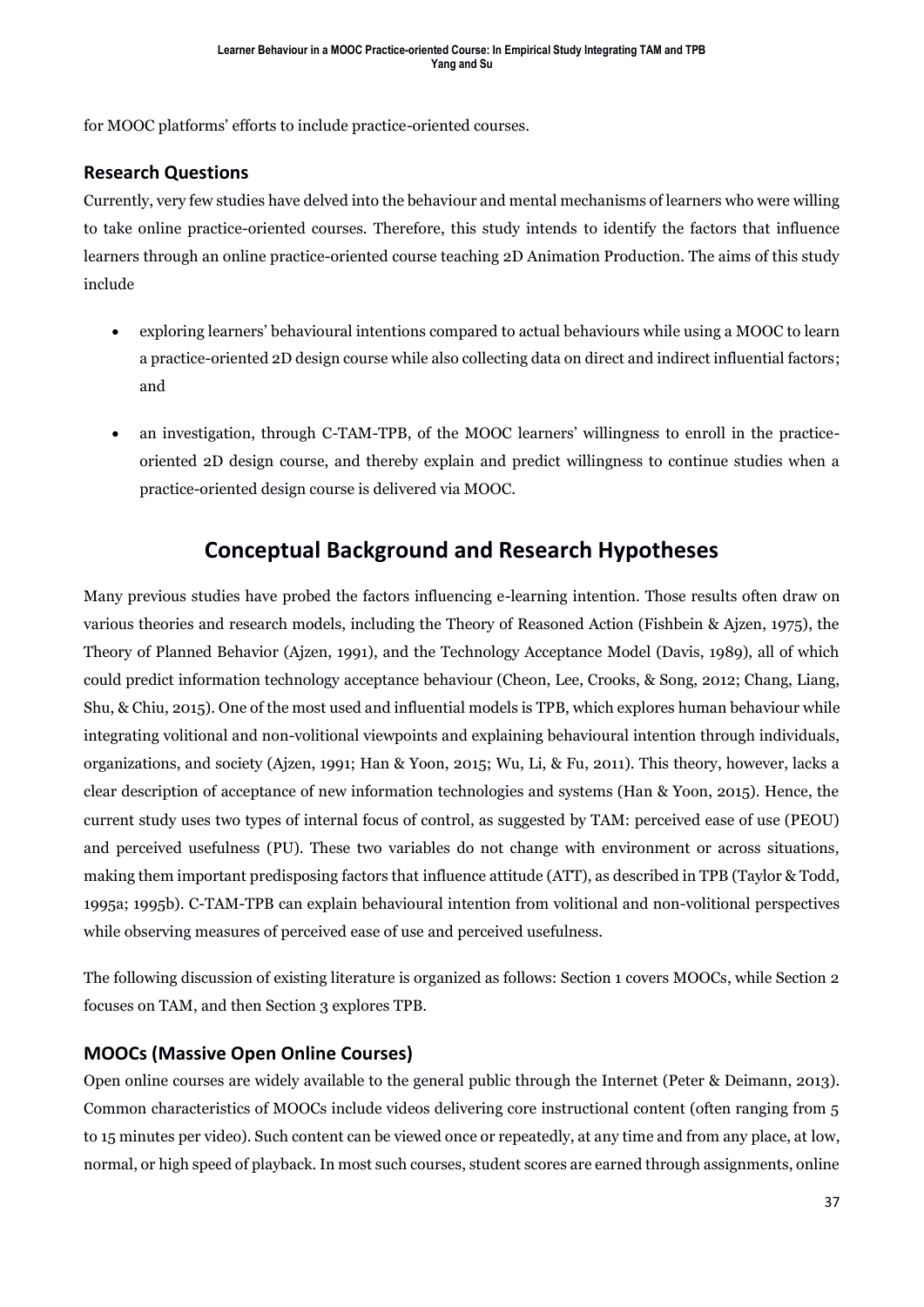discussions, and evaluation instruments like tests and quizzes. High enrollment rates often accompany the opening of the typical MOOC course, but this tends to be followed by a low course completion rate (Pretz, 2014; Jordan, 2015). With no barriers to enrollment, many learners register just with the goal of obtaining some amount of course content, without considering actually completing the course requirements (Stack, 2015). Unlike students within a traditional school setting, online learners are more easily distracted while participating in an online course, making it difficult for teachers to monitor, supervise, and encourage learners (Li, Tseng, & Kang, 2017; Khorsandi, Kobra, Ghobadzadeh, Kalantari, & Seifei, 2012; Cragg, Dunning, & Ellis, 2008). Teachers also face the downside of large amounts of assignments to review for little to no extra remuneration. One common approach to overcome these issues is the mechanism of peer assessment (Kulkarni et al., 2013; Suen, 2014). Peer assessment is nothing new, but executing it within cyberspace is and requires technological tools. In fact, from course preparation, marketing/messaging, and enrollment to delivery, feedback/interaction, and assessment, technology plays a central role in making the MOOC possible. If the technology, or the comfort level of using it, is not smooth, success will be impossible. Thus, models of technology acceptance can be helpful in understanding the situation.

#### **TAM (Technology Acceptance Model)**

Davis (1989) derived the Technology Acceptance Model (TAM) from the Theory of Reasoned Action, as proposed by Fishbein and Ajzen (1975), and the Theory of Planned Behavior. This model suggests that behavioural intention positively influences performance. This approach effectively predicts perceived ease of use and perceived usefulness, which influences how individuals will use information technology that is new to them. This model applies the belief-attitude-intention-behaviour relationship in order to model user acceptance of information technology or information systems (Davis et al., 1989; Bernadette, 1996; Giesbers, Rienties, Tempelaar, & Gijselaers, 2013). Researchers have found TAM to be widely applicable and, in general, a parsimonious theoretical construct (Venkatesh & Davis, 2000; King & He, 2006). Empirically supported across many studies, TAM has also been positively used within the e-learning context (Juan, Chiu, & Francisco, 2006; Shin & Kang, 2015; Giesbers et al., 2013).

Selim (2003), and Sun, Tsai, Finger, Chen, and Yeh (2008) found that perceived usefulness and perceived ease of use are important indicators of online course acceptance. According to Davis (1989), applying TAM, perceived ease of use influences perceived usefulness, and both constructs together influence user attitude toward information technology use. Perceived usefulness refers to an individual's belief that using a particular information technology will improve his or her work efficiency. A positive perception of usefulness leads to a more positive attitude toward adoption. Perceived ease of use increases when a learner believes it is easy to learn a particular system, which also leads to increased likelihood of continuous use of the system (Davis et al., 1989; Taylor & Todd, 1995a). Ong, Lai, and Wang (2004) and Liaw (2008) pointed out that perceived ease of use influences the learner's behavioural intention to use an online learning system.

Li, Qi, and Shu (2008) found perceived ease of use significantly predicted perceived usefulness and behavioural intention. According to Schillewaert, Ahearne, Frambach, and Moenaert (2005), and Wu and Chen (2017),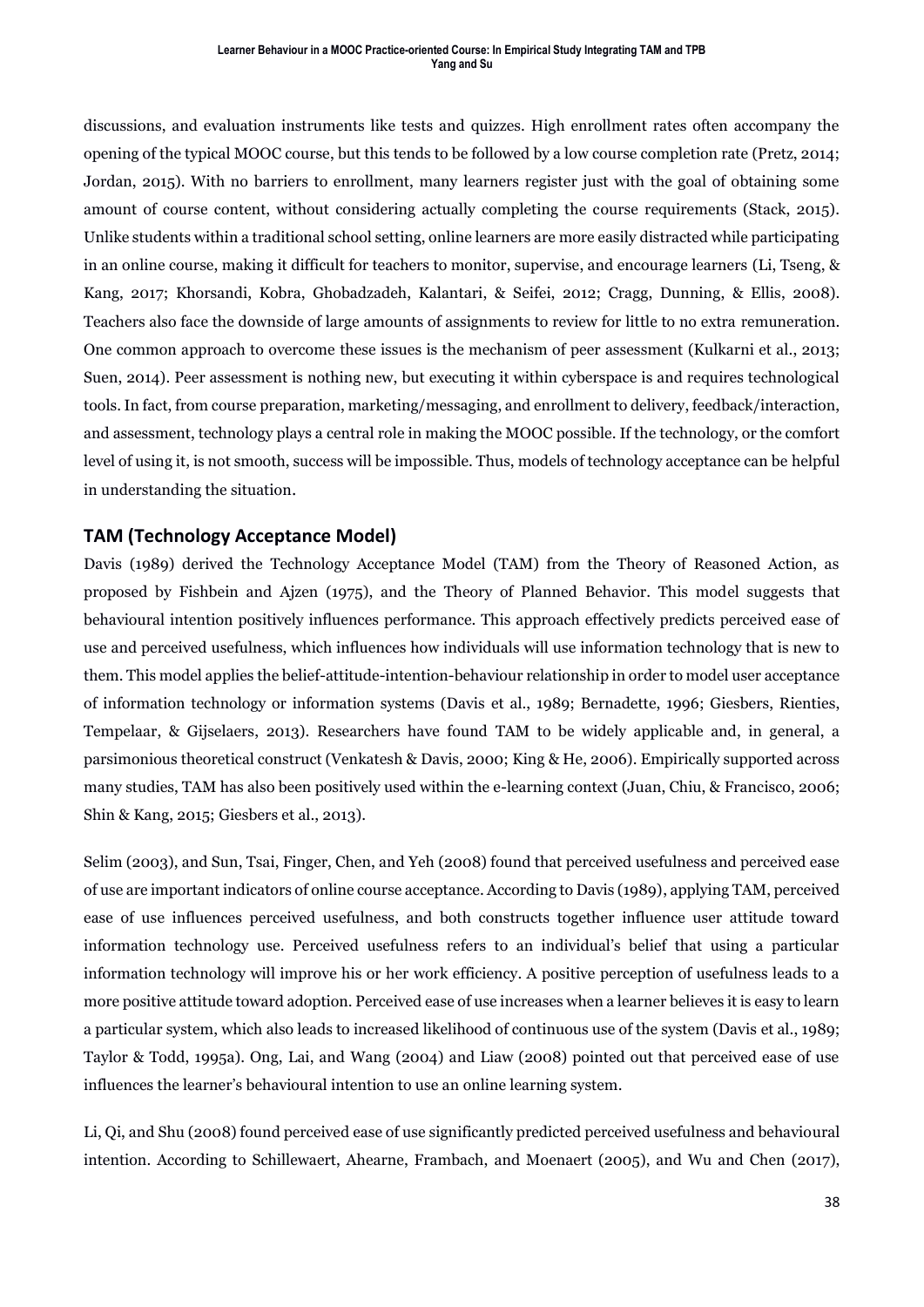perceived usefulness is a significant mediator of the effects of perceived ease of use influence on behavioural intention. Importantly, behavioural intention has a mediating effect on an actual system (Luarn & Lin, 2005). Thus, this study proposes the following four hypotheses:

H1. A learner's perceived ease of use of a MOOC positively influences behavioural intention.

H2. A learner's perceived ease of use of a MOOC positively influences attitude.

H3. A learner's perceived usefulness of a MOOC positively influences attitude.

H4. A learner's perceived ease of use of MOOC positively influences perceived usefulness.

Attitude formation is based on experiences during an action, as well as previous related experiences, which may have deferred actions due to difficulties. This amounts to preferences of the individual (Fishbein & Ajzen, 1975). According to Bamberg, Ajzen, and Schmidt (2003); Davis et al. (1989); and Taylor and Todd (1995a); attitude has a positive and significant influence on behavioural intention. Therefore, this study proposes the following hypothesis:

H5. A learner's attitude towards using a MOOC positively influences behavioural intention.

#### **TPB (Theory of Planned Behavior)**

The Theory of Planned Behavior (TPB) was proposed by Ajzen (1985; 1991) by extending the Theory of Reasoned Action, and was mainly used to explain that an individual could decide whether or not to perform a certain behaviour according to his or her own free will (Fishbein & Ajzen, 1975). Namely, an individual's behavioural intention is the best predictor of behaviour. Ajzen (1985) added the constructs of perceived behaviour control (PBC), attitude toward behaviour and subjective norm (SN) to the Theory of Reasoned Action. Several researchers have empirically supported TPB in their studies of e-learning (Cheon et al., 2012; Chu, & Chen, 2016; White et al., 2012; AI-Harbi, 2011).

Behavioural intention refers to the subjective probability of an individual to perform a certain behaviour. The stronger the behavioural intention of an individual, the smaller the expected hindrance, indicating they are more likely to perform the behaviour, while also indicating the perceived behaviour control is stronger (Fishbein & Ajzen, 1975). This is one of the reasons that Ajzen (1985) used the constructs of behavioural intention and perceived behaviour control to reflect motivation and ability. Perceived behaviour control refers to whether an individual has ample resources and opportunities to perform a specific behaviour, and to what degree that behaviour can be controlled. When an individual is more able, or has more related resources, to use a particular system, they have a stronger behavioural intention to use this system, resulting in frequent or positive experiences or both (Taylor & Todd, 1995a). In short, when learners are involved in a MOOC practice-oriented course, the perceived behaviour control refers to the degree of ease or difficulty the learner perceives.

A subjective norm can be regarded as an influential social factor. While making a decision, the individual will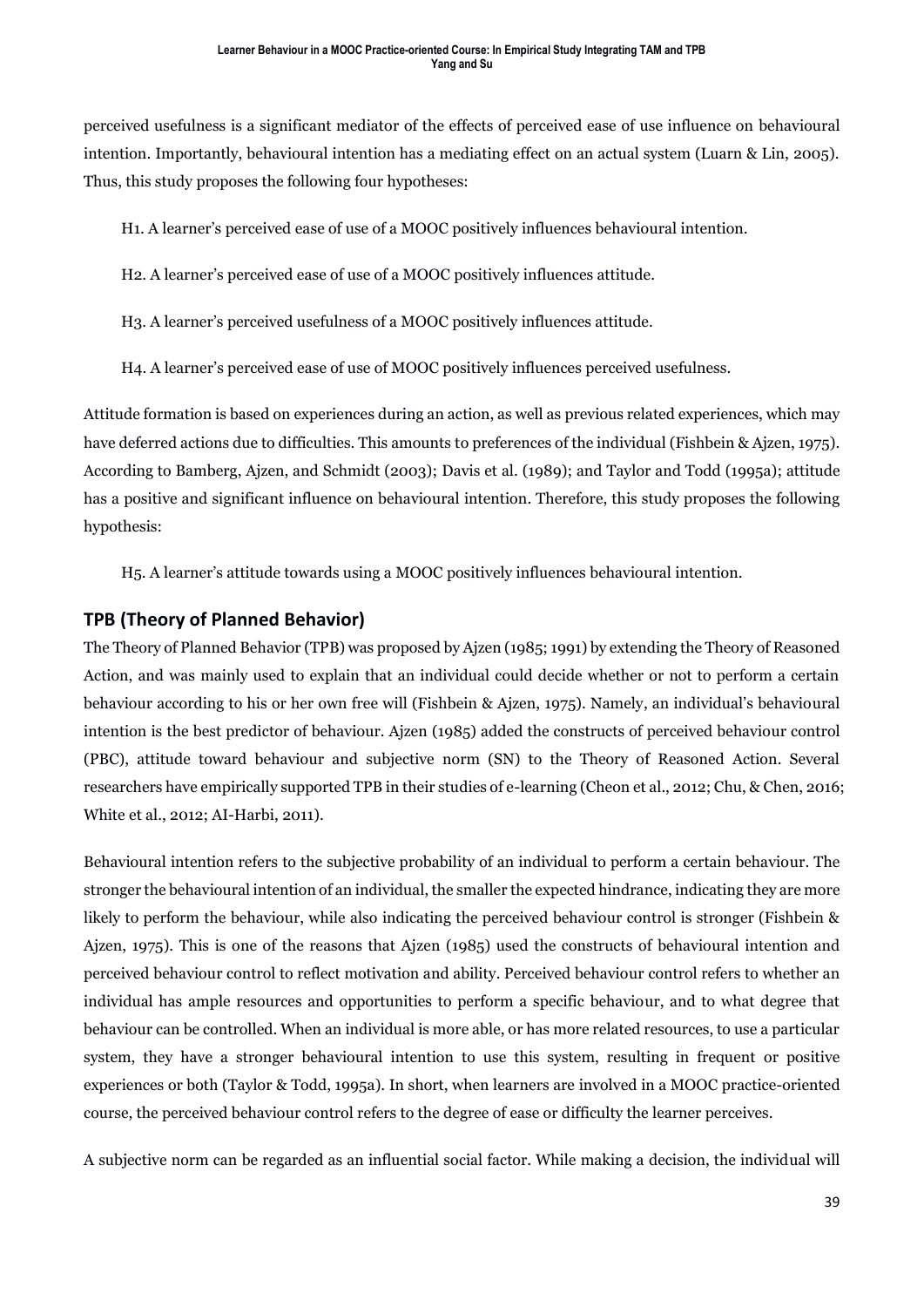incorporate others' expectations, resulting in normative pressure (Ajzen, 1991; Rivis & Sheeran, 2003). The current study predicts that learners would be more likely to continuously learn through a MOOC if they perceived support or encouragement from their important relationships (such as supervisors, friends, and peers) (Taylor & Todd, 1995a). Bamberg et al. (2003), and Venkatesh and Davis (2000) found that the construct of subjective norm positively and significantly influenced behavioural intention. Thus, subjective norm influences an individual's intention to perform a certain behaviour. Results may vary according to time, place, system, and cultural background, all of which are potential persuasive factors (Abbad, Morris, & De Nahlik, 2009). Based on this research thread, the current study proposes the following hypotheses:

H6. A learner's subjective norm about using a MOOC positively influences behavioural intention.

H7. A learner's perceived behaviour control over using a MOOC positively influences behavioural intention.

H8. A learner's perceived behaviour control over using a MOOC positively influences actual behaviour.

H9. A learner's subjective norm about using a MOOC positively influences actual behaviour.

From the perspectives of TPB and TAM, behavioural intention and actual behaviour are highly correlated (Venkatesh & Davis, 2000; Venkatesh, Morris, & Ackerman, 2000; Moon & Kim, 2001; Featherman & Pavlou, 2003). When an individual has stronger behavioural intention to use a particular information system, they would tend to actually use such a system more frequently. As pointed out by both Armitage and Conner (2001), and Hung et al. (2005), the path from behavioural intention to actual behaviour deserves further study. Thus, this study proposes the following hypothesis:

H10. A learner's behavioural intention of using a MOOC positively influences actual behaviour.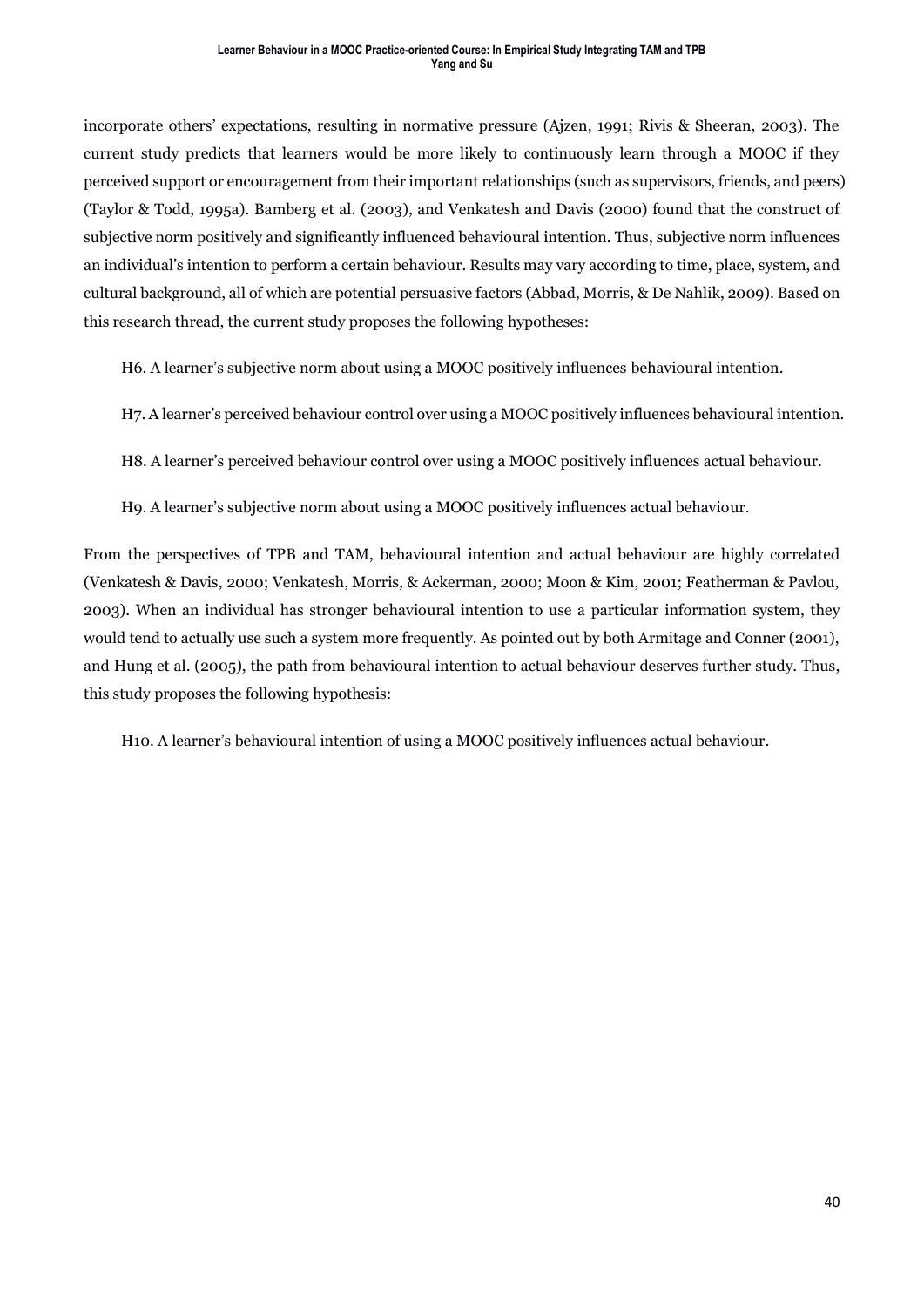

*Figure 1*. Hypothesized model.

# **Methodology**

### **Participants and Procedures**

The sample frame of this study was a course on 2D Animation Production, available on Sharecourse, one of Taiwan's MOOCs platforms. The course duration was 10 weeks, with 22 hours in total. The course was entirely free of charge, and a course completion certificate was issued to learners reaching a minimum final score of 60. Participants included: (a) learners enrolled for 2D Animation Production and (b) learners who had viewed the instructional videos related to 2D Animation Production. As the course proceeded to the fourth week, a notice was posted on the platform bulletin board requiring participants to answer the questionnaire on the network platform. The questionnaire was open for two weeks. A total of 272 valid questionnaires were collected. Respondents' average age was 23.71; 89.8% were aged between 16 and 35; 69.8% were female and 30.2% were male. The largest education group was College/University at 69.8%, while Senior/Vocational High School and Postgraduate accounted for 14.3% and 14.0%, respectively. Of the respondents, 68.4% were students; 6.6% and 6.2% were designers and teachers, respectively.

#### **Measures**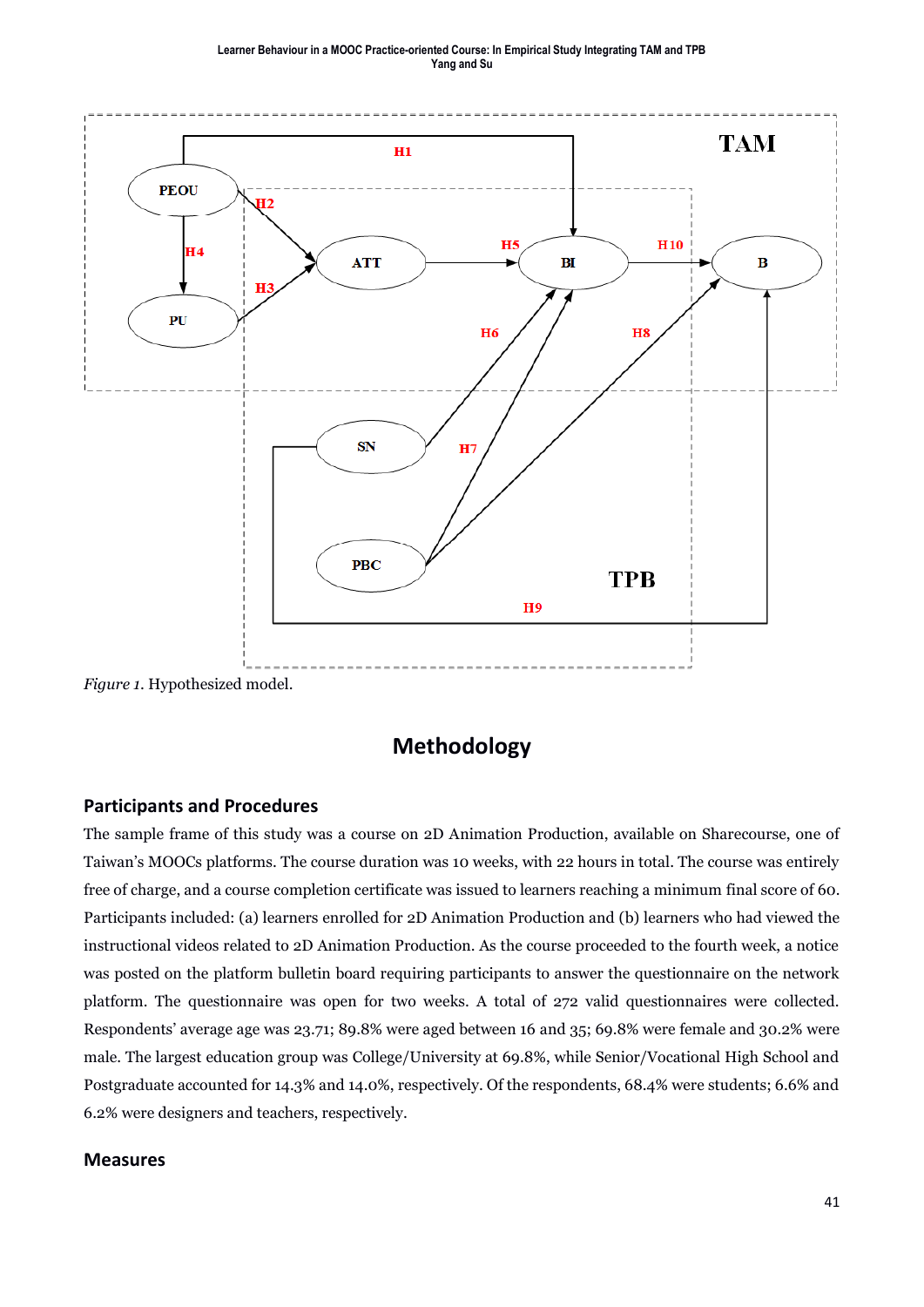The current study's structural model includes seven constructs and the questionnaire. The perceptual scales measured and measurement items are shown in Appendix A. The questionnaire consisted of three sections: section one collected demographic data, while sections two and three employed a nominal seven-point Likert scale (ranging from 1 strongly disagree to 7 strongly agree). Participants answered the survey questions according to their self-perception. The survey's second section included four constructs from TAM: PEOU, PU, BI, and ATT; while the third section included constructs from TPB: PNC, SN, and B.

#### **Analysis Method**

The current study employed PLS-SEM (Partial Least Squares Structural Equation Modeling) to verify the relationships among the research variables. SmartPLS 2.0 is used for data analysis, mainly because PLS could overcome the collinear problems caused by limited observed values, missing values, and overly high correlations among the predictive variables. Principal component analysis and path analysis are also employed to determine best regression coefficient combinations of X and Y (Ringle, 2004).

# **Empirical Analysis and Results**

PLS-SEM analysis and estimation were conducted in three stages, as suggested by Chin (1998), and Fornell, Johnson, Anderson, Cha, and Bryant (1996). The first stage analyzed model reliability and validity. The second stage tested the model path coefficients, while the third stage examined the mediation effect. Details of the analysis is given in the following sections.

### **Reliability and Validity of the Instrument**

Construct validity was examined in accordance with the three principles of convergent validity, as suggested by Fornell and Larcker (1981). Convergent validity of all construct measurement items should meet the following three conditions: (a) the factor loading ( $\lambda$ ) should be significant and higher than 0.5; (b) the composite reliability (CR) should be larger than 0.6; and (c) average variance extracted (AVE) should be higher than 0.5 (Chin, 1998). Table 1 shows results for reliability and validity of all constructs. The significance level of factor loading was *p*<0.001 for all constructs. The factor loadings of all items was higher than 0.5. All the values of CR exceed 0.8, and range between 0.89 and 0.91. All the values of AVE were higher than 0.5, and range between 0.65 and 0.68. Thus, the three required conditions were met. Factor loadings of all items ranged between 0.80 and 0.82, and obtained the required significance level (*p*<0.05). In addition, the Cronbach's α of all items were higher than 0.7, indicating a high confidence level. Thus, all the items exhibited convergent validity (Chin, 1998).

Discriminant validity was tested in two ways (Henseler, Ringle, & Sinkovics, 2009). First, the cross-loading matrix, and second, using Fornell-Lacker's criterion adopted in this study, comparing the correlation coefficients among all latent constructs with the square roots of AVE. When the AVE value is higher than the diagonal value of the row and column in the latent construct correlation coefficient matrix, it denotes significant discriminant validity among the construct measurements. According to data analysis, the square roots of all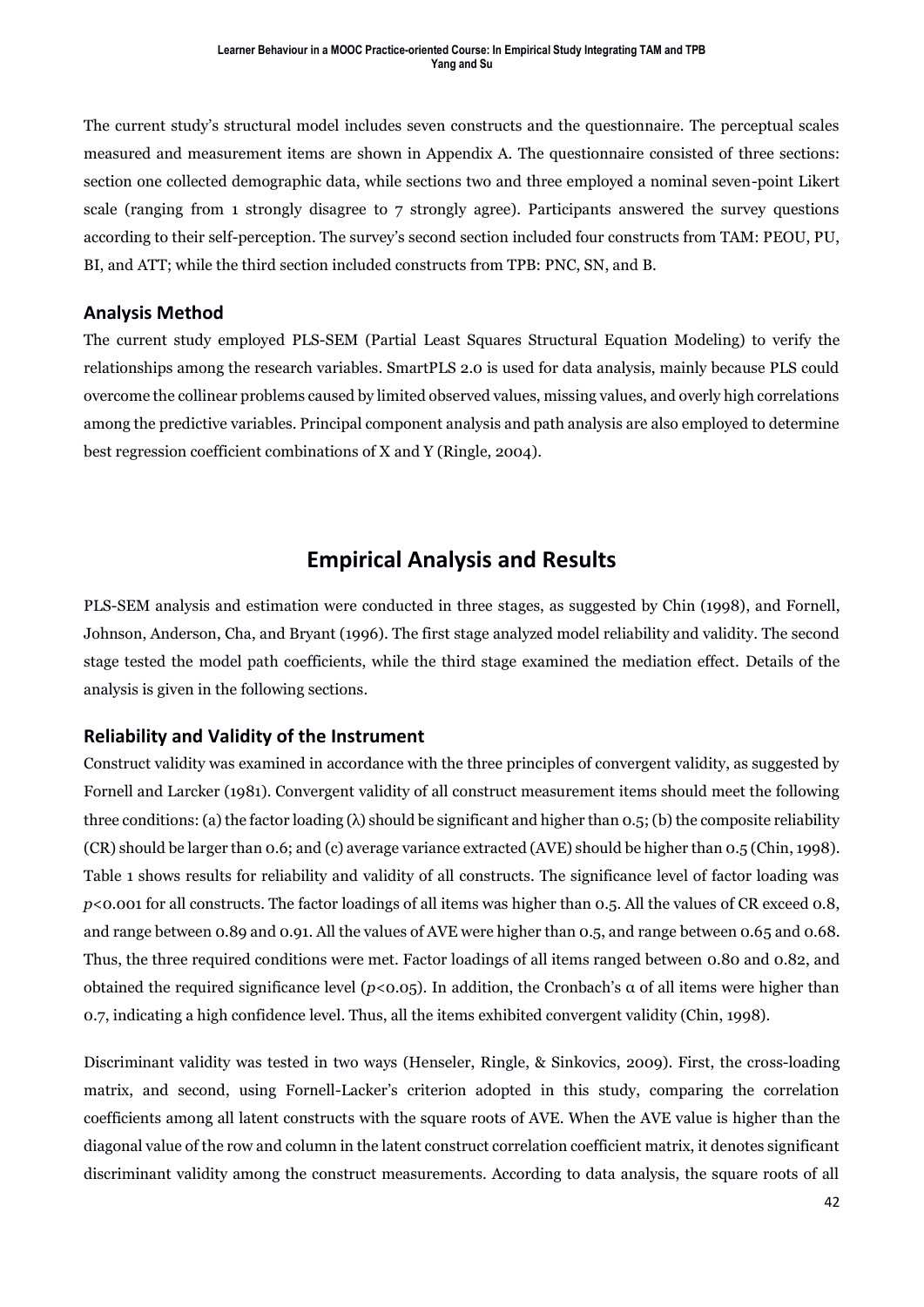variables' AVE ranged between 0.81 and 0.83. As shown on the right of Table 1, the AVE values of all variables were higher than the correlation coefficients among all latent constructs. Additionally, all the cross-loadings of individual items under each variable were higher than their factor loadings under other variables (Fornell & Larcker, 1981), as shown in Table 2. Therefore, this questionnaire exhibited adequate discriminant validity.

#### Table 1

#### *Reliability and Validity Analysis Results*

| Construc Mea ST | $\mathbf n$ | D | Factor         |                         | Eactor CR Cronbach' AV S $\alpha$ E                                                                                              |  |  | ATT B BI PBC PEOU | PU     | <b>SN</b> |
|-----------------|-------------|---|----------------|-------------------------|----------------------------------------------------------------------------------------------------------------------------------|--|--|-------------------|--------|-----------|
| <b>ATT</b>      |             |   |                |                         | 5.45 1.12 0.82 0.91 0.88 0.68 $(0.83)$                                                                                           |  |  |                   |        |           |
| $\mathbf{B}$    |             |   |                |                         | 6.21 1.36 0.80 $\begin{matrix} 0.8 \\ 8 \end{matrix}$ 0.82 0.65 0.66 $\begin{matrix} (0.81) \\ (0.81) \end{matrix}$              |  |  |                   |        |           |
| BI              |             |   |                |                         | 5.51 1.18 0.81 $\begin{matrix} 0.8 \\ 9 \end{matrix}$ 0.84 0.68 0.80 0.70 $(0.82)$                                               |  |  |                   |        |           |
| <b>PBC</b>      |             |   | 5.51 1.35 0.82 |                         | $\frac{0.8}{9}$ 0.84 0.68 0.71 0.59 0.67 (0.82                                                                                   |  |  |                   |        |           |
| <b>PEOU</b>     |             |   |                |                         | 5.12 1.38 0.82 $\begin{matrix} 0.8 \\ 0.84 \end{matrix}$ 0.68 0.69 0.59 0.64 0.64 $\begin{matrix} (0.82) \\ (0.82) \end{matrix}$ |  |  |                   |        |           |
| $\bf{PU}$       |             |   |                |                         | 4.65 1.22 0.81 0.91 0.87 0.66 0.73 0.55 0.69 0.64 0.75                                                                           |  |  |                   | (0.81) |           |
| <b>SN</b>       |             |   | 5.38 1.31 0.81 | $\overline{\mathbf{O}}$ | $\begin{bmatrix} 0.9 & 0.87 & 0.65 & 0.66 & 0.58 & 0.66 & 0.52 & 0.57 & 0.61 \end{bmatrix}$ (0.81                                |  |  |                   |        |           |

Table 2

#### *Loading and Cross-Loading*

| <b>Construct</b> | <b>Items</b> | <b>ATT</b> | $\, {\bf B}$ | B <sub>I</sub> | <b>PBC</b> | <b>PEOU</b> | PU   | <b>SN</b> | <b>VIF</b> |
|------------------|--------------|------------|--------------|----------------|------------|-------------|------|-----------|------------|
| <b>ATT</b>       | $ATT_1$      | 0.81       | 0.60         | 0.67           | 0.57       | 0.61        | 0.59 | 0.56      |            |
|                  | $ATT_2$      | 0.81       | 0.55         | 0.62           | 0.65       | 0.54        | 0.53 | 0.47      |            |
|                  | $ATT_3$      | 0.86       | 0.64         | 0.68           | 0.59       | 0.62        | 0.61 | 0.58      | 1.87       |
|                  | $ATT_4$      | 0.84       | 0.60         | 0.68           | 0.59       | 0.61        | 0.67 | 0.60      |            |
|                  | $ATT_{5}$    | 0.79       | 0.54         | 0.69           | 0.54       | 0.56        | 0.58 | 0.49      |            |
|                  | $BI_1$       | 0.70       | 0.55         | 0.79           | 0.55       | 0.66        | 0.62 | 0.59      |            |
| <b>BI</b>        | $BI_2$       | 0.69       | 0.60         | 0.85           | 0.59       | 0.52        | 0.59 | 0.59      | 2.32       |
|                  | $BI_{-3}$    | 0.69       | 0.61         | 0.85           | 0.57       | 0.52        | 0.58 | 0.54      |            |
|                  | $BI_{-5}$    | 0.55       | 0.70         | 0.74           | 0.48       | 0.46        | 0.50 | 0.44      |            |
|                  | $B_2$        | 0.49       | 0.77         | 0.61           | 0.46       | 0.42        | 0.44 | 0.43      |            |
| $\bf{B}$         | $B_{-3}$     | 0.50       | 0.80         | 0.53           | 0.48       | 0.43        | 0.40 | 0.47      | 1.98       |
|                  | $B_4$        | 0.54       | 0.79         | 0.62           | 0.44       | 0.50        | 0.46 | 0.50      |            |
|                  | $B_{-5}$     | 0.61       | 0.79         | 0.65           | 0.51       | 0.50        | 0.49 | 0.48      |            |
|                  | $PEOU_1$     | 0.50       | 0.49         | 0.49           | 0.54       | 0.83        | 0.54 | 0.41      |            |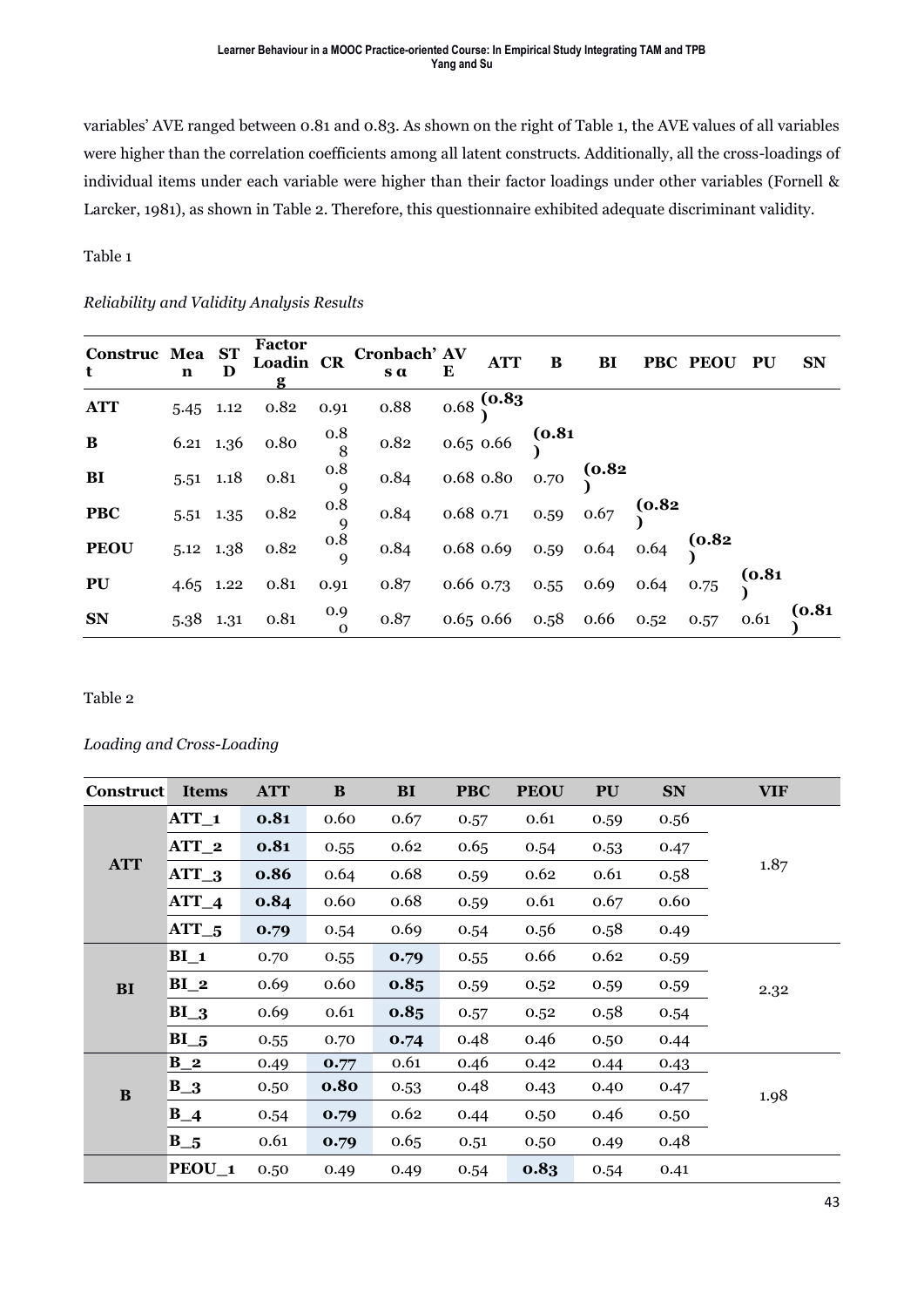|             | PEOU_2     | 0.60 | 0.48 | 0.55 | 0.46 | 0.77 | 0.61 | 0.46 |      |
|-------------|------------|------|------|------|------|------|------|------|------|
| <b>PEOU</b> | PEOU_3     | 0.59 | 0.60 | 0.53 | 0.59 | 0.83 | 0.66 | 0.51 | 1.27 |
|             | PEOU_4     | 0.58 | 0.52 | 0.56 | 0.52 | 0.82 | 0.64 | 0.48 |      |
|             | $PBC_1$    | 0.55 | 0.45 | 0.49 | 0.80 | 0.43 | 0.47 | 0.38 |      |
| <b>PBC</b>  | $PBC_2$    | 0.58 | 0.56 | 0.54 | 0.81 | 0.57 | 0.52 | 0.41 | 1.56 |
|             | $PBC_{-3}$ | 0.56 | 0.47 | 0.55 | 0.80 | 0.48 | 0.53 | 0.44 |      |
|             | $PBC_4$    | 0.66 | 0.58 | 0.60 | 0.88 | 0.63 | 0.59 | 0.47 |      |
|             | $SN_1$     | 0.49 | 0.43 | 0.47 | 0.44 | 0.45 | 0.52 | 0.77 |      |
| SN          | $SN_2$     | 0.48 | 0.51 | 0.50 | 0.42 | 0.47 | 0.47 | 0.78 |      |
|             | $SN_{-3}$  | 0.50 | 0.56 | 0.54 | 0.41 | 0.45 | 0.47 | 0.84 | 1.12 |
|             | $SN_4$     | 0.60 | 0.55 | 0.62 | 0.44 | 0.54 | 0.51 | 0.84 |      |
|             | $SN_{-5}$  | 0.58 | 0.49 | 0.57 | 0.39 | 0.46 | 0.51 | 0.81 |      |
|             | $PU_1$     | 0.65 | 0.56 | 0.63 | 0.58 | 0.70 | 0.82 | 0.53 |      |
| PU          | $PU_2$     | 0.54 | 0.45 | 0.53 | 0.46 | 0.60 | 0.84 | 0.50 |      |
|             | $PU_{-3}$  | 0.68 | 0.53 | 0.61 | 0.51 | 0.70 | 0.84 | 0.47 | 1.09 |
|             | $PU_4$     | 0.56 | 0.54 | 0.57 | 0.57 | 0.55 | 0.80 | 0.51 |      |
|             | $PU_{-5}$  | 0.49 | 0.45 | 0.46 | 0.48 | 0.52 | 0.76 | 0.49 |      |

#### **Learner Behaviour in a MOOC Practice-oriented Course: In Empirical Study Integrating TAM and TPB Yang and Su**

### **The Test of Structural Model Path Coefficients**

This study used PLS-SEM for structural model analysis, exploring the intensity and direction of the relationships among variables. The PLS-SEM estimation was conducted mainly according to the six steps proposed by related scholars: (1) check for multicollinearity problems; (2) check the significance of the standardized path coefficient (β); (3) test the size of the  $R^2$  value and the path coefficients; (4) estimate the  $f^2$ effect size; (5) evaluate the predictive relevance  $(Q^2)$ ; (6) examine the indicator of Goodness of Fit (Rigdon, 2012; Hair, Ringle, & Sarstedt, 2011). Collinearity could be evaluated by using the variance inflation factor (VIF) to investigate if a collinearity problem exists. As shown in Table 2, the minimum and maximum VIFs of all variables were 1.09 and 2.32, within the values (0.2<VIF<5) suggested by Hair et al. (2011). Thus, this model does not exhibit any multicollinearity problem.

The structural model is next analyzed using PLS-SEM in order to obtain the explained variance  $(R^2)$ , standardized path coefficient (β), and t-value; where  $R^2$  and the β are the main indicators to judge whether or not a model is good (Chin, 1998). Structural model analysis results are shown in Figure 2. According to the overall structural model analysis, the path coefficient of learners' perceived ease of use of a MOOC to behavioural intention is 0.104 (t=1.712), reaching the significant level, thus, H1 is supported: perceived ease of use positively influences behavioural intention. The path coefficient from perceived ease of use to attitude is 0.334 (t=4.308), reaching the significant level, thus, H2 is supported: greater perceived ease of use improves the learner attitude. The path coefficient from perceived usefulness to attitude is  $0.477$  (t=6.495), surpassing the significant level, thus, H3 is supported: greater perceived usefulness improves attitude. The path coefficient from perceived ease of use to perceived usefulness is  $0.748$  (t=25.162), reaching the significant level, thus, H4 is supported: the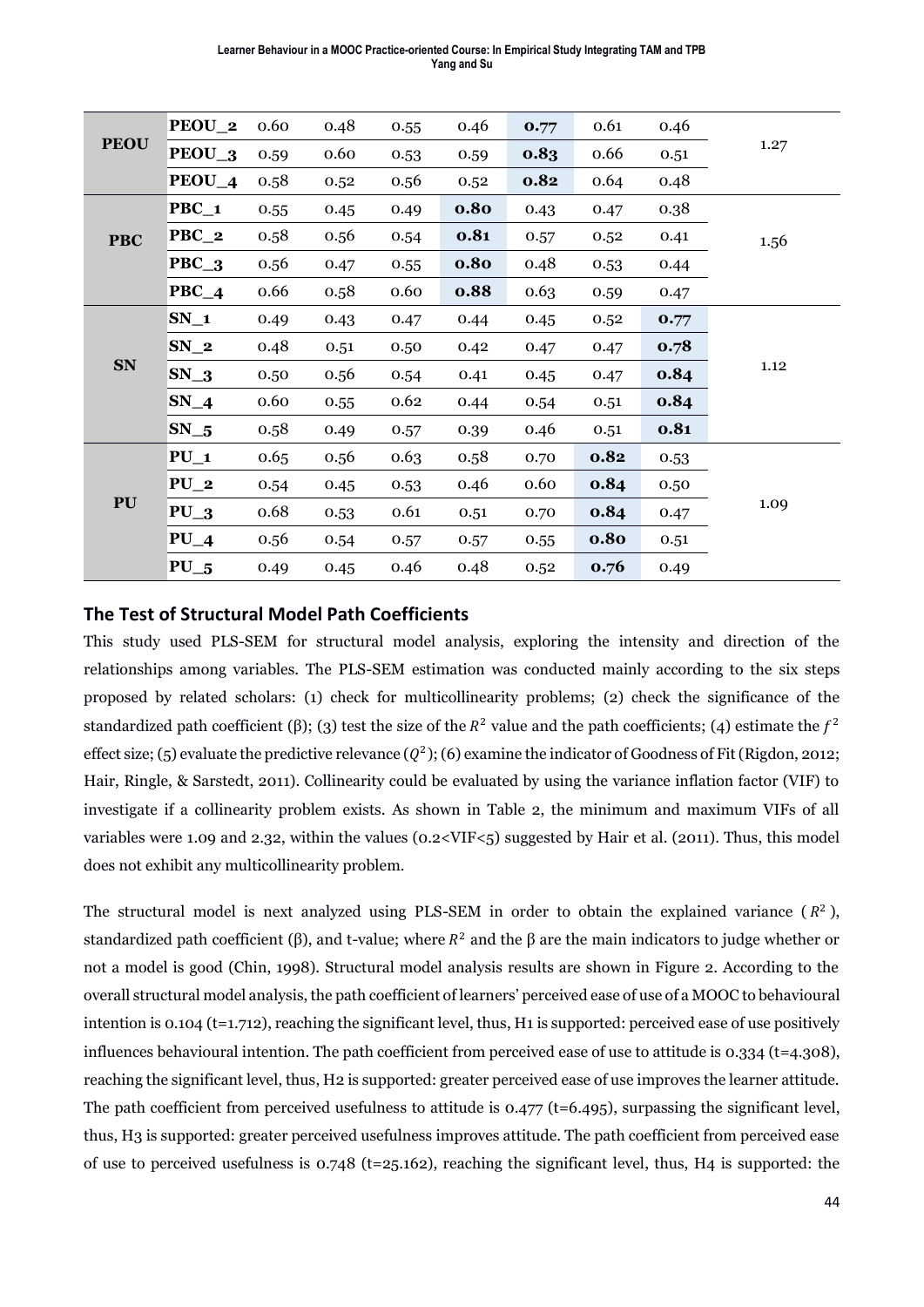greater the learners' perceived ease of use, the greater their perceived usefulness. The path coefficient from attitude to behavioural intention is 0.496 (t=6.000), reaching the significant level, thus, H5 is supported: the better the learners' attitude, the stronger their behavioural intention. The path coefficient from subjective norm to behavioural intention is 0.202 (t=2.464), reaching the significant level, thus, H6 is supported: the higher the subjective norm, the stronger the learners' behavioural intention to use a MOOC. The path coefficient from perceived behaviour control to behavioural intention is 0.151 (t=2.490), reaching the significant level, thus,  $H_7$ is supported: the better the learners' perceived behaviour control, the stronger their behavioural intention to learn through a MOOC. The path coefficient from perceived behaviour control to actual behaviour is 0.185 (t=2.835), reaching the significant level, thus, H8 is supported: the better the learners' perceived behaviour control, the better their actual behaviour to learn through a MOOC. The path coefficient from subjective norm to actual behaviour is 0.189 ( $t=3.151$ ), reaching the significant level, thus, H9 is supported: the higher the learners' subjective norm, the better their actual behaviour to learn through a MOOC. Finally, the path coefficient from behavioural intention to actual behaviour is  $0.455$  (t=6.644), reaching the significant level, thus, H10 is supported: the stronger the MOOC learners' behavioural intention, the stronger the actual behaviour. In summary, all the hypotheses of the model are supported.

The PLS-SEM approach evaluates the  $R^2$  value of endogenous constructs in the structural model, providing a reference for overall assessment of fit (Hulland, 1999). As seen in Figure 2, the  $R^2$  values of the four endogenous constructs were 0.560 (perceived usefulness), 0.578 (attitude), 0.687 (behavioural intention), and 0.538 (actual behaviour). The  $R^2$  values of behavioural intention and actual behaviour were quite high, indicating that actual behaviour and the six preceding factors explain 53.8% of the variance; this result demonstrated a good fit between actual behaviour and its preceding factors. To sum up, these four endogenous constructs explained over 50% of the variance, which proves that this structural model had quite good explanatory power, and meets the standards of Cohen (1988).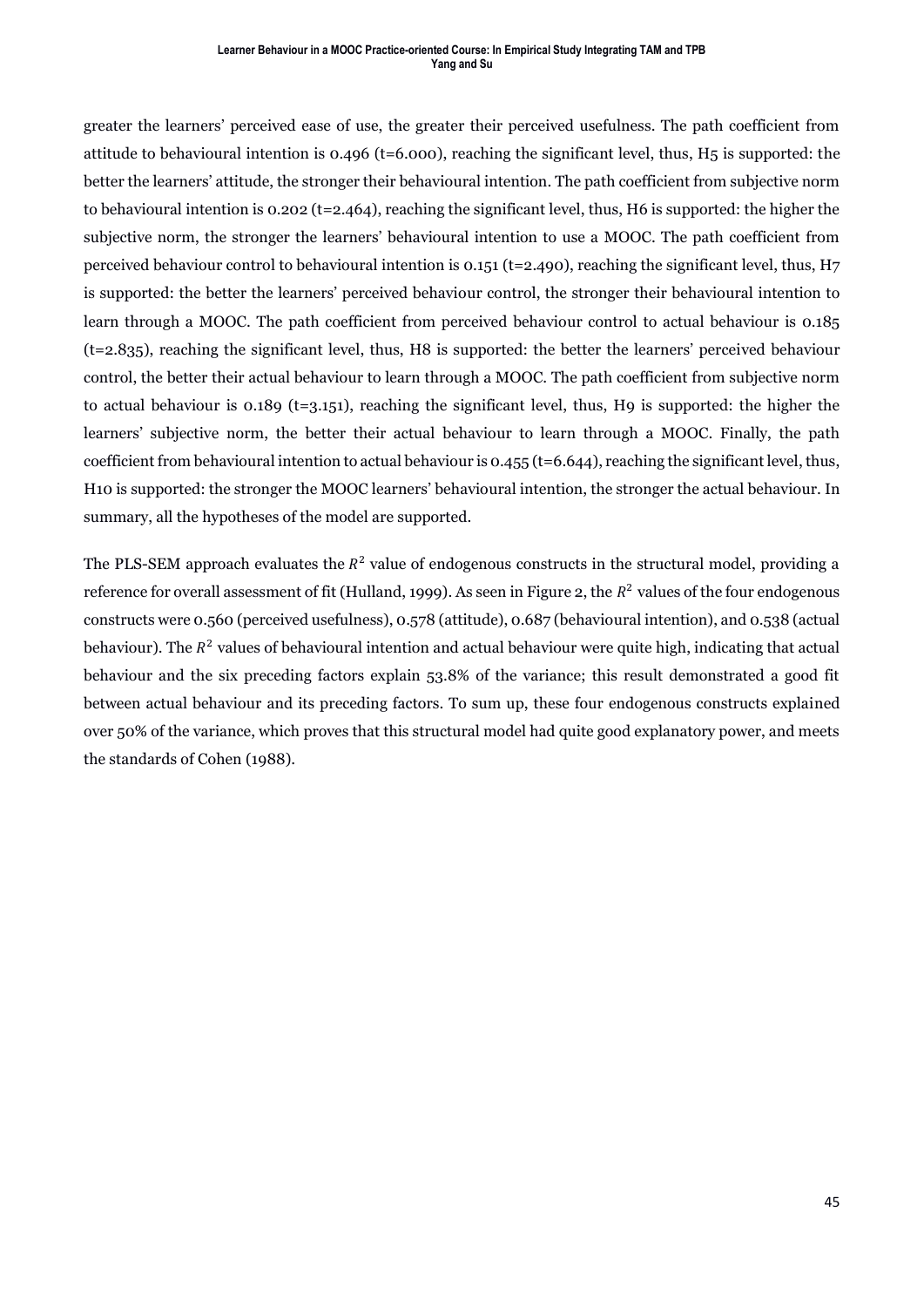

*Figure 2*. Structural model PLS results.

In addition to the model's predictive power,  $f^2$  effect size is an important indicator. Besides assessing the  $R^2$  of all the endogenous constructs, the specific exogenous variables that cause changes to  $R<sup>2</sup>$  were removed in order to evaluate whether the removed variables had any significant effect on the endogenous variables; this measurement is called the  $f^2$  effect size, and the computation formula is provided in Appendix B. According to the general principle of  $f^2$  assessment, 0.02, 0.15, and 0.35 denote the weak, medium, and strong effects of exogenous latent variables, respectively (Cohen, 1988). As shown by Table 3, the average  $f^2$  effect size was larger than 0.15, showing a medium and above effect. Of special note was the  $f^2$  effect size of actual behaviour, which was 0.38, higher than 0.35 (strong effect). The observed  $R^2$  could be used to evaluate and predict accuracy; additionally, researchers should examine the  $Q^2$  value of Stone-Geisser, which has been considered an indicator of predictive relevance (Geisser, 1974; Stone, 1974). As shown in Table 3, the  $Q^2$  value of the endogenous latent variable was larger than zero, denoting that the path model, which has predictive relevance. Meanwhile, Tenenhaus, Vinzi, Chatelin, and Lauro (2005, p. 173) determined the PLS Goodness-of-Fit index (GoF) can be a "as it may be meant as an index for validating the PLS model globally." Wetzels, Odekerken-Schroder, and van Oppen (2009) suggested using the communality of 0.50 and the  $R^2$  (Cohen, 1988) to measure the GoF: GoF*small*=0.10, GoF*medium*=0.25, and GoF*large*=0.36. As seen in Table 3, the GoF of this study was 0.63, higher than 0.36, indicating a very satisfactory goodness of fit.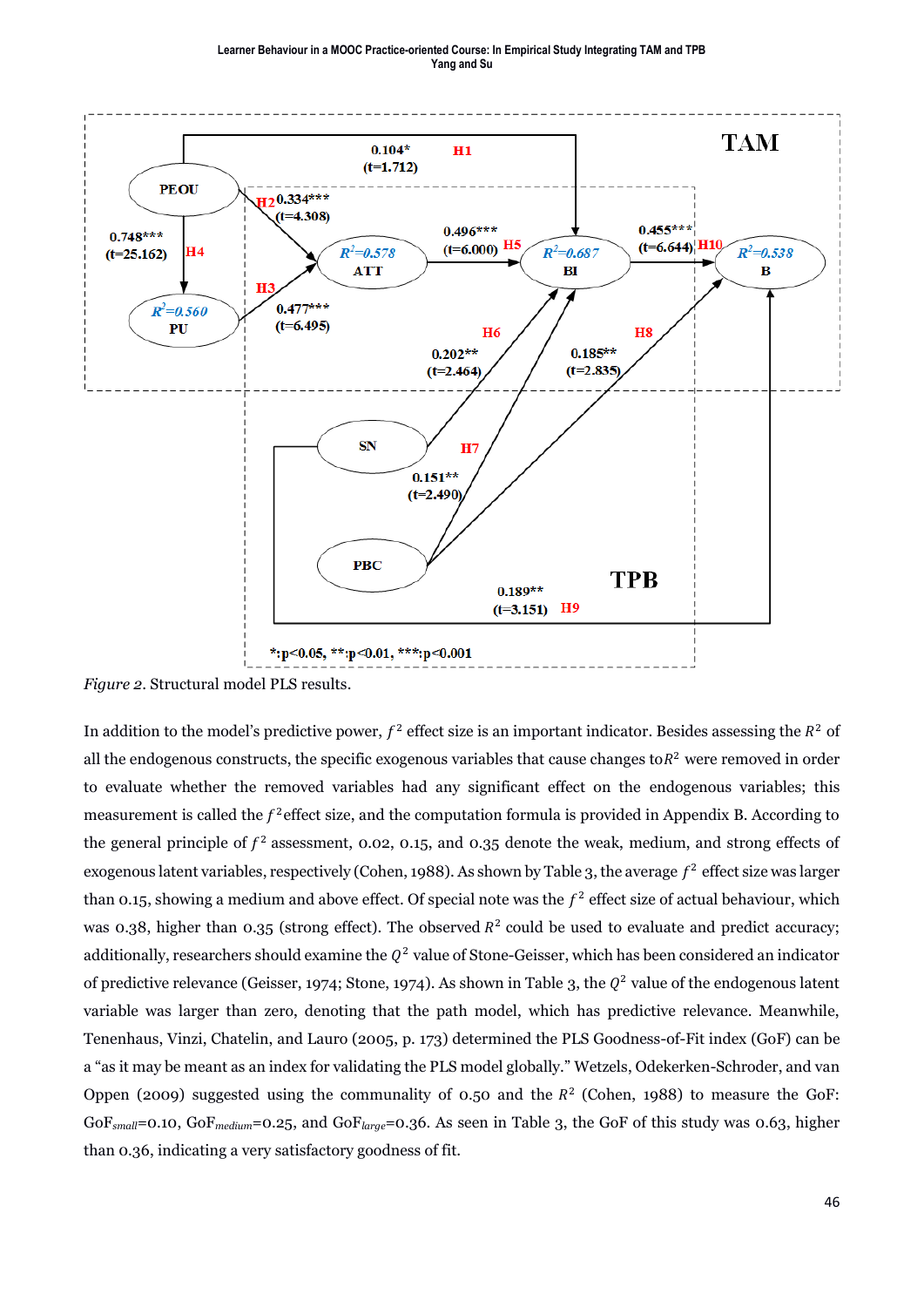#### Table 3

#### *Regression Analysis of Mediation Effect*

| <b>Total</b><br>effect | <b>ATT</b> | B                 | <b>BI</b>     | PBC PEOU PU |       | <b>SN</b> | <b>VAF</b>                     | $\mathbb{R}^2$    | $\mathbf{f}^2$ | $Q^2$ | $GoF^{\dagger}$ |
|------------------------|------------|-------------------|---------------|-------------|-------|-----------|--------------------------------|-------------------|----------------|-------|-----------------|
| <b>ATT</b>             |            |                   | 0.226 0.496   |             |       |           | 64%                            | $0.578$ 0.18 0.21 |                |       |                 |
| $\bf{B}$               |            |                   |               |             |       |           |                                | 0.538 0.38        |                | 0.43  |                 |
| BI                     |            | 0.455             |               |             |       |           | 38%(PBC□BI□B)<br>45% (SN□BI□B) | $0.678$ 0.21 0.25 |                |       | 0.63            |
| <b>PBC</b>             |            | $0.258$ 0.151     |               |             |       |           |                                |                   |                |       |                 |
| <b>PEOU</b>            |            | 0.691 0.203 0.447 |               |             | 0.748 |           |                                |                   |                |       |                 |
| PU                     |            | 0.477 0.108 0.237 |               |             |       |           | 46%                            | 0.56              |                | 0.21  |                 |
| <b>SN</b>              |            |                   | $0.281$ 0.202 |             |       |           |                                |                   |                |       |                 |

 $\tau_{\text{GoF}} = \sqrt{\overline{\overline{\overline{}}}^2} \sqrt{\overline{}}$ 

Finally, this study now summarizes the model predictive power indicators and goodness-of-fit, as proposed by related scholars. Results can provide a reference for future researchers (as shown in Table 4), including the indicators of the assessment of the structural model, the explanatory power of the assessment of measurement model as well as the mediation effect test.

Table 4

#### *The Model Predictive Power Indicators and GoF Indices*

#### Goodness-of-Fit Measures for Measurement Model **Criterion Value criterion Value Result Literature** Cronbach's alpha CA > .800 or .900 (0.700). Values must (CA)  $CA > .000$  Of .900 (0./00). values must  $CA > 0.85$  Yes<br>not be lower than .600 Cronbach (1951), Nunnally and Bernstein (1994) Composite reliability (CR)  $CR > .800$  or .900 (0.700). Values must  $CR > 0.90$  Yes Nunnally and Bernstein (1994) (1994) Indicator loadings Values should be significant at the .050 values should be significant at the .050 0.80 Yes Chin (1998)<br>level and higher than .70 AVE AVE > 0.500 0.67 Yes Fornell and Larcker (1981) Cross-loadings Factor Loading should higher than Cross Loading higher Yes Chin (1998) Fornell-Larcker criterion the square root of the AVE of each construct should be higher than the construct's highest correlation higher Yes Fornell and Larcker (1981) Goodness-of-Fit Measures for Structural Model VIF 0.2<VIF<5 1.60 Yes Hair, Ringle, and 1.60 Yes Hair, Ringle, and Sarstedt (2011)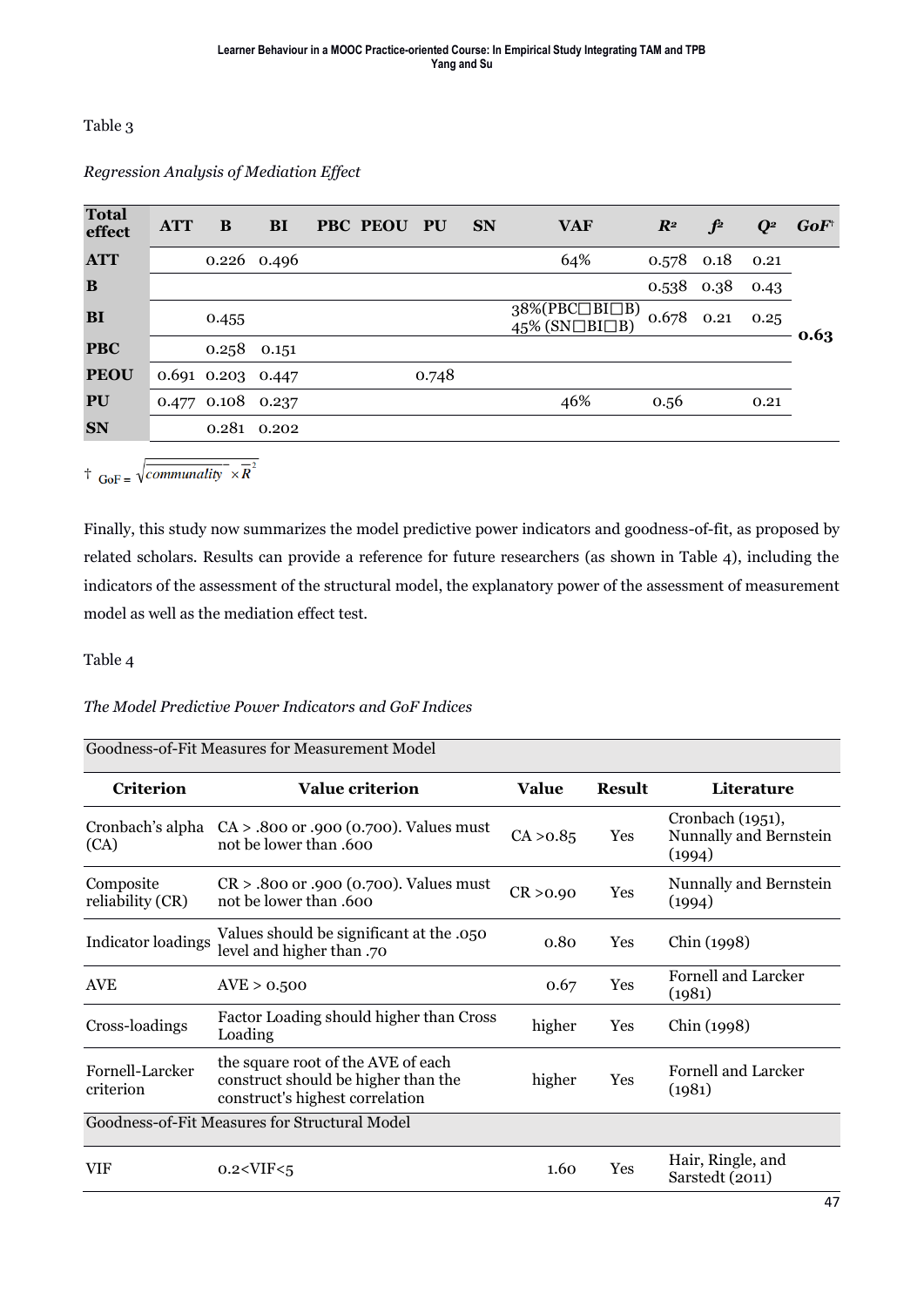| $R^2$                         | o.670 (High), o .333 (medium),<br>$0.190$ (weak).                                                  | 0.59                               | medium               | $Chin(1998)$ , Ringle<br>(2004)                           |
|-------------------------------|----------------------------------------------------------------------------------------------------|------------------------------------|----------------------|-----------------------------------------------------------|
| Path coefficients             | p <sub>0.05</sub>                                                                                  | 0.05                               | Yes                  | Huber, Herrmann,<br>Meyer, Vogel, and<br>Vollhardt (2007) |
| $f^2$                         | $0.02 \times 0.15$ (weak), $0.15 \times 0.35$<br>$(medium) > 0.35 \times (strong)$                 | 0.38                               | large                | Cohen (1988), Chin<br>$(1998)$ , and Ringle<br>(2004)     |
| $Q^2$                         | Values of o and below indicate a lack of<br>predictive relevance.                                  |                                    | >0.21 relevance      | Stone (1974), Geisser<br>(1974)                           |
| GoF                           | $o.1$ (small), $o.25$ (medium), $o.36$ (large)                                                     | 0.63                               | large                | Tenenhaus et al. (2005)                                   |
| Test of the Mediating Effects |                                                                                                    |                                    |                      |                                                           |
| VAF                           | VAF>80%*(complete mediation),<br>20%≤VAF≤80%*(partial mediation),<br>VAF<20%*(no mediation effect) | 46%,<br>64%,<br>38%, and<br>$16\%$ | Partial<br>mediation | Hair, Hult, Ringle, and<br>Sarstedt (2016)                |

#### **Analysis of the Mediation Effect Test**

The mediation effect test is important to PLS, and three elements should be included to meet the mediation effect conditions: (a) the independent variable can significantly explain the hypothetical mediating variable; (b) the hypothetical mediating variable can significantly explain the dependent variable; and (c) after adding the mediating control path, the original value of the relationship between the independent variable and dependent variable change significantly (Baron & Kenny, 1986). Therefore, the following tests involving the three mediating variables were conducted on the current model: (a) the mediation effect of perceived usefulness on perceived ease of use and attitude should be tested  $(H_4 \rightarrow H_3)$ ; (b) the mediation effect of attitude on perceived usefulness and behavioural intention should be tested  $(H_2 \rightarrow H_5)$ ; (c) the mediation effect of behavioural intention on perceived behaviour control and actual behaviour should be tested  $(H7\rightarrow H10)$ ; and (d) the mediation effect of behavioural intention on subjective norm and actual behaviour should be tested (H6 $\rightarrow$ H10). After the mediating variables are added, all paths of indirect effect (H4 $\rightarrow$ H<sub>3</sub>; H<sub>2</sub> $\rightarrow$ H<sub>5</sub>; H<sub>7</sub> $\rightarrow$ H<sub>10</sub>; H<sub>6</sub> $\rightarrow$ H<sub>10</sub>) must reach the significance level. In other words, after adding the mediating variables, the values of the direct effects will decrease and the partial effect values will be absorbed by the mediating variables. While the Sobel test (Helm, Eggert, & Garnefeld, 2010) is usually adopted to test for a mediation effect, it requires unstandardized scores for calculation. The current study, however, includes a small sample, lowering test power. To overcome this, the current study applied the bootstrapping method of Preacher and Hayes (2008) to find indirect-effect sample allocation, which is mainly used to measure the proportion of variance accounted for (VAF). When VAF is larger than 80%, complete mediation is indicated. In the case of 20%≤VAF≤80, only partial mediation is indicated. When VAF is less than 20% no mediation effect is present. As seen in Table 3, of the mediation effect test analysis, the VAFs of perceived usefulness, attitude, and behavioural intention are 46%, 64%, 38% (PBC $\rightarrow$ BI $\rightarrow$ B), and 45% (SN $\rightarrow$ BI $\rightarrow$ B), respectively, showing partial mediation.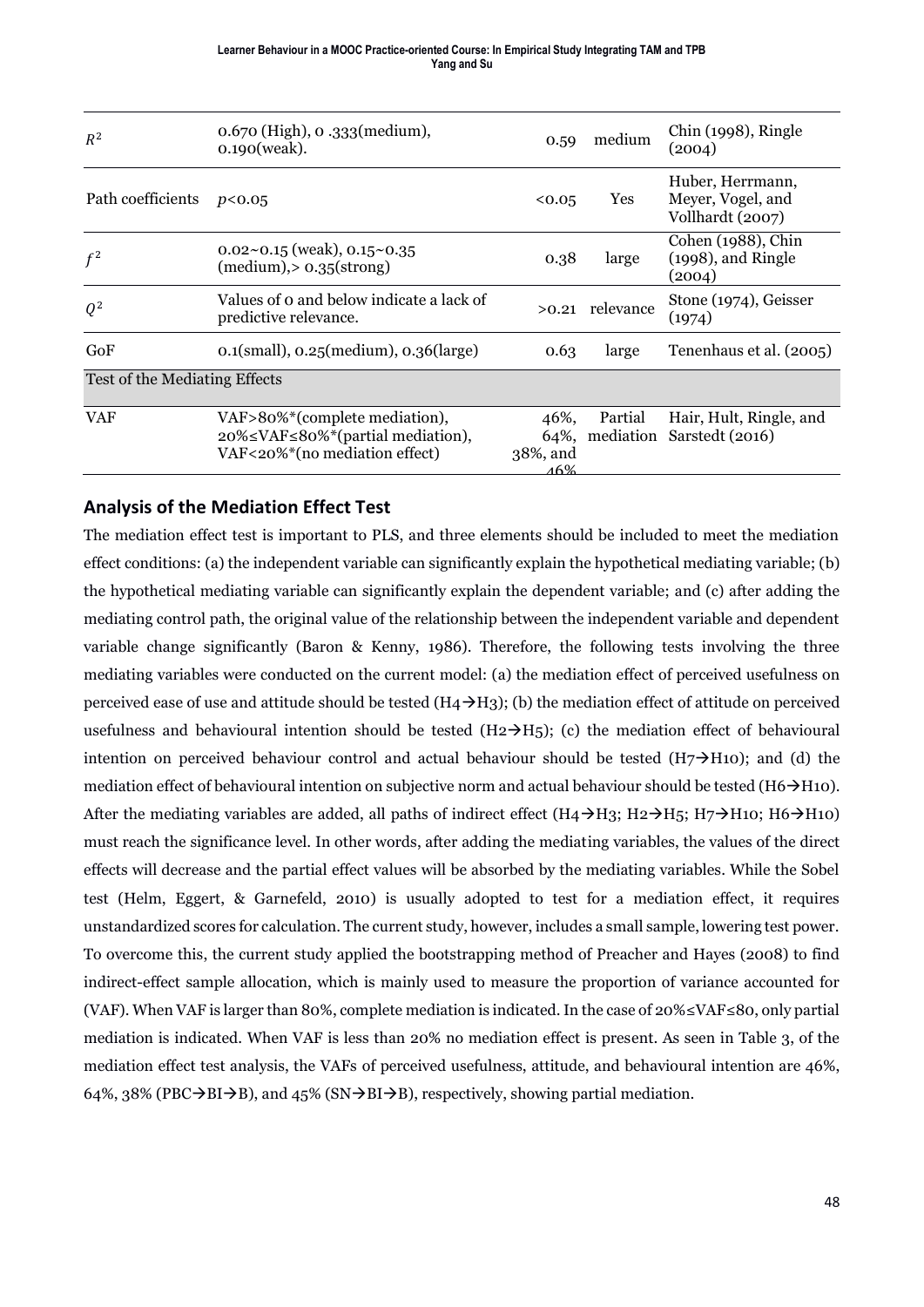# **Discussion and Conclusions**

#### **Key Findings**

Two important predisposing factors of TAM, perceived ease of use and perceived usefulness, are themselves fundamental and practical benefits, as learners expect a practice-oriented MOOC course to be simple and easy to learn, improving self-efficacy or work performance or both; in this specific case, by learning 2D Animation Production. As described in the current study, perceived ease of use and perceived usefulness positively influence a learner's attitude. When this is true, learners find it easy to use a MOOC platform. This result is identical to that of Iqbal and Bhatti (2015). Especially, PU, as compared with PEOU, is a strong predictor of attitude, a finding also supported by Okazaki and dos Santos (2012). Moreover, this study added mediating variables to measure the relationships among the variables in a more holistic manner (Bagozzi, 2007). Perceived usefulness has a partial mediation effect on perceived ease of use and attitude. A VAF of 46% shows that perceived usefulness influences the overall model as a mediating variable. This result is in accord with the findings of Fishbein and Ajzen (1975); Adams, Nelson, and Todd (1992); Davis (1989); and Van der Heijden et al. (2003). Current results also show that perceived ease of use can enhance attitude through perceived usefulness. In other words, perceived ease of use is a relatively effective factor in influencing attitude and behaviour. This result implies that perceived ease of use is an especially important predictive variable for learners with a less positive attitude.

According to Hung et al. (2005), a range of studies have found the explanatory power of perceived ease of use in predicting attitude and behavioural intention was not strong, with small effect sizes. However, within the C-TAM-TPB framework generated in the current study, the  $R^2$  values of attitude and behavioural intention among the four endogenous constructs were  $0.578$  and  $0.687$ , respectively. Such high  $R<sup>2</sup>$  values indicate the high explanatory power of the independent or mediating variables that influence these two endogenous constructs within the C-TAM-TPB framework.

Current results demonstrate that learner behavioural intention is positively influenced by perceived ease of use, attitude, subjective norm, and perceived behaviour control. Thus, when learners perceive greater ease of use, hold a more positive attitude, and have a more stable subjective norm and perceived behaviour control, they will have stronger behavioural intention to become involved, and this stronger behavioural intention will then influence the intensity of resulting actual behaviour. Nevertheless, among these constructs, attitude exerts the greatest influence, meaning that a more positive and better attitude results in stronger behavioural intention. Thus, attitude is the principal factor to influence a MOOC learner's behavioural intention regarding a practiceoriented course. Attitude is the principal factor that can motivate learners to continue with a practice-oriented course. If a learner can properly adjust his or her attitude, they will continue learning through a MOOC delivery without difficulty. These results align with the findings of Park (2009). Subjective norm is also discussed in this study. This variable was derived to compensate for the insufficient consideration of social norms in TPB. The current study achieved the expected result: subjective norm positively influences both behavioural intention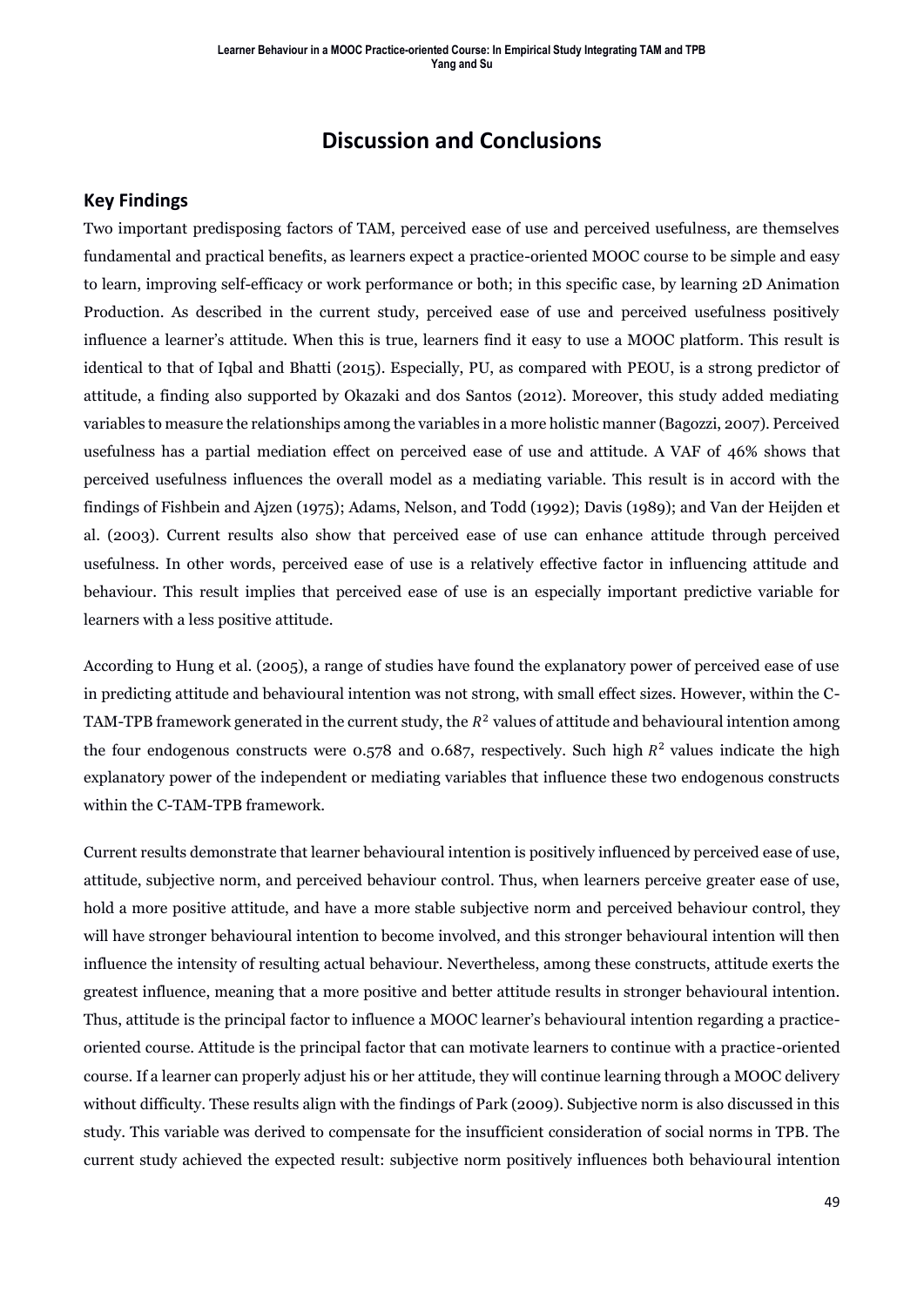and actual behaviour. Namely, when an individual observes their friends, classmates, peers, or family members learning through a MOOC, they will have a stronger behavioural intention to act like those other people.

Considering the relationship between behavioural intention and actual behaviour, this study finds it is possible that online learning may improve behavioural intention and actual behaviour through subjective norm and perceived behaviour control. When executed properly, the result can be improved performance of actual behaviour through the mediation effect. In this C-TAM-TPB framework, behavioural intention has a partial mediating effect on subjective norm and actual behaviour. Behavioural intention also has a partial mediating effect on perceived behaviour control and actual behaviour. The VAFs were 45% and 38% respectively, so behavioural intention has dual mediating effects. Figure 2 shows that the learners' behavioural intentions significantly and positively influence actual behaviour. This aligns with the results of Luis and Franz (2004); Taylor and Todd (1995a, 1995b); Yu, Ha, Choi, and Rho (2005); and Okazaki and dos Santos (2012). The path coefficient was 0.455 and reached the significance level and the  $f<sup>2</sup>$  effect size of actual behaviour was 0.38, evidence of a strong effect. As seen from Table 3, the GoF index of the C-TAM-TPB was as high as 0.63 and 53.8% of variance could be explained between actual behaviour and the six preceding factors. All these factors together reflect a high-level of overall fit.

#### **Academic Implications**

This study integrated previous related literature of TAM & TPB in order to investigate learners' actual behaviours in a MOOC practice-oriented course, presenting innovative implications for research regarding attitudes, behavioural intentions, and willingness to actually enroll in the practice-oriented course. This study makes the following academic contributions.

First, for MOOC learners, TAM shows that perceived ease of use and perceived usefulness are related to information technology and can actually impact an individual's behavioural intention. Therefore, given the robust nature of the TAM theory (Venkatesh & Davis, 2000; King & He, 2006) and considerable empirical support within the in e-learning domain (Juan et al., 2006; Shin & Kang, 2015; Giesbers et al., 2013), researchers should seriously consider learner intention to accept a MOOC when designing such courses. In the current study, the MOOC practiced-oriented course required practical exercises that resulted in utility for learners. Consequently, perceived usefulness directly influenced attitude, which added value to the existing MOOC learning approach.

Second, respondents' behavioural intentions to learn through a MOOC were explored from the perspective of TPB. In addition to positive attitude towards using a MOOC, the influence of behavioural intention was considered. While most previous literature on MOOC learning directly examines factors of learning effects, they have seldom investigated the influence of learners' subjective norm on their behavioural intention to learn through a MOOC, nor have they examined the mediating role played by behavioural intention. Nevertheless, behavioural intention is an important factor that determines whether or not the learner actually adopts a MOOC. In other words, learners will not use a MOOC just because the MOOC system is very easy to use or their subjective norm is strong. Rather, learners will first assess their behavioural intention to use a MOOC, and then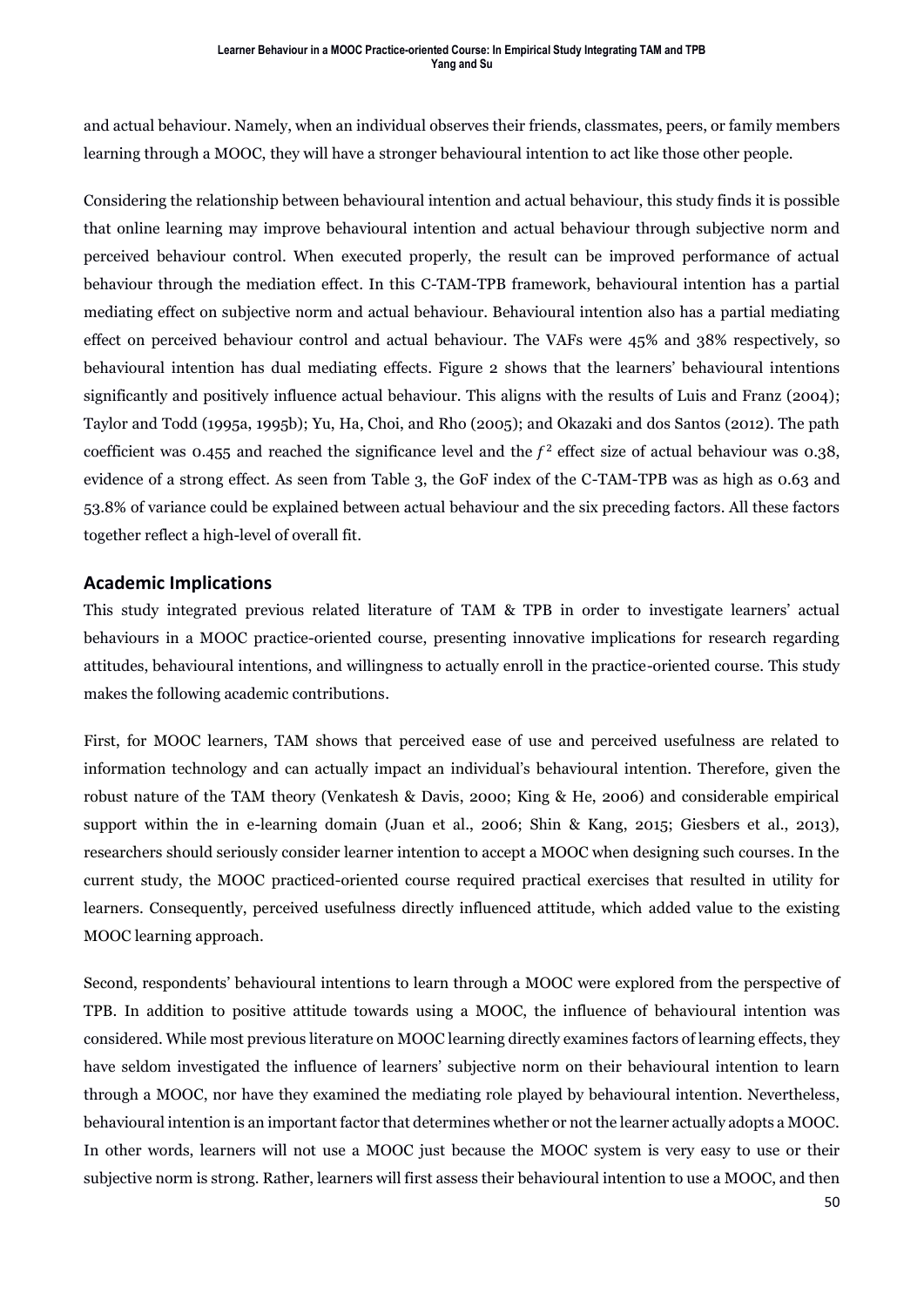generate the willingness to use it continuously.

Third, in addition to attitude and subjective norms, according to TPB, perceived behaviour control will influence willingness and the decision for actual behaviour and behavioural intention. Namely, when an individual is more able or has more relevant resources to use such a system, he or she will have a stronger behavioural intention to use the system, and their actual behaviour will become more frequent or more positive (Taylor & Todd, 1995a). Past literature has mostly explored the direct influence of attitude towards usage of behavioural intention, while the current study adopted perceived behaviour control in order to investigate how behavioural intention impacted the mediating variables of actual behaviour. This approach has described learners' personal influence on actual continuation of use in a more holistic manner. As shown by mediation analysis, behavioural intention had a mediating effect, directly impacting actual behaviour. This result is in accord with those of Moon and Kim (2001), and Featherman and Pavlou (2003), showing that stronger behavioural intention to use an information system leads to more usage time and higher frequency of actual system use, which coincides with the results of Armitage and Conner (2001). The current study is based on literature related to TAM & TPB, employing behavioural intention as a mediating factor while exploring learners' actual behaviour using a MOOC in order to extend studies regarding attitudes, behavioural intention, and actual behaviour.

#### **Practical Implications**

In light of the empirical results, this study presents the following three practical implications as strategic references for designers and teachers of MOOC practice-oriented courses.

 Attitude and subjective norms influence behavioural intention: According to the research findings, learners' behavioural intentions are influenced by attitude and subjective norms. However, for such intention to materialize into actual behaviour, learners must ensure that they are not disturbed by external factors. Specifically speaking, the first step is to help learners have a positive attitude towards the practice-oriented course. A promotional video of two to three minutes should be presented before the MOOC course is opened. This promotion video plays a crucial role by emphasizing the required effort so that learners will feel the goal is obtainable. Utility value is also considered as a substantial factor influencing learner intention. Next, in addition to the presentation of practical work, related industries should be introduced during the first class in order to enhance the connection between practice-oriented courses and industry, and strengthen motivation and willingness to learn. Meanwhile, people who are important to learners (e.g., peers) should be encouraged to participate to facilitate the development of the subjective norm. The purpose of such mutual participation is particularly helpful as online courses rely on self-regulation. Participation along with peers can promote positive behavioural intentions and actual behaviours. Additionally, it is very important for teachers and teaching assistants to encourage learners in discussion areas, as learners tend to give up when they encounter difficulties. In this case, if teachers can encourage and inspire the learners in person, the learners will feel positive influence. Lastly, learners should be assisted in a timely manner; for instance, videos explaining assignments and demonstrating practical techniques should be added to the discussion area to help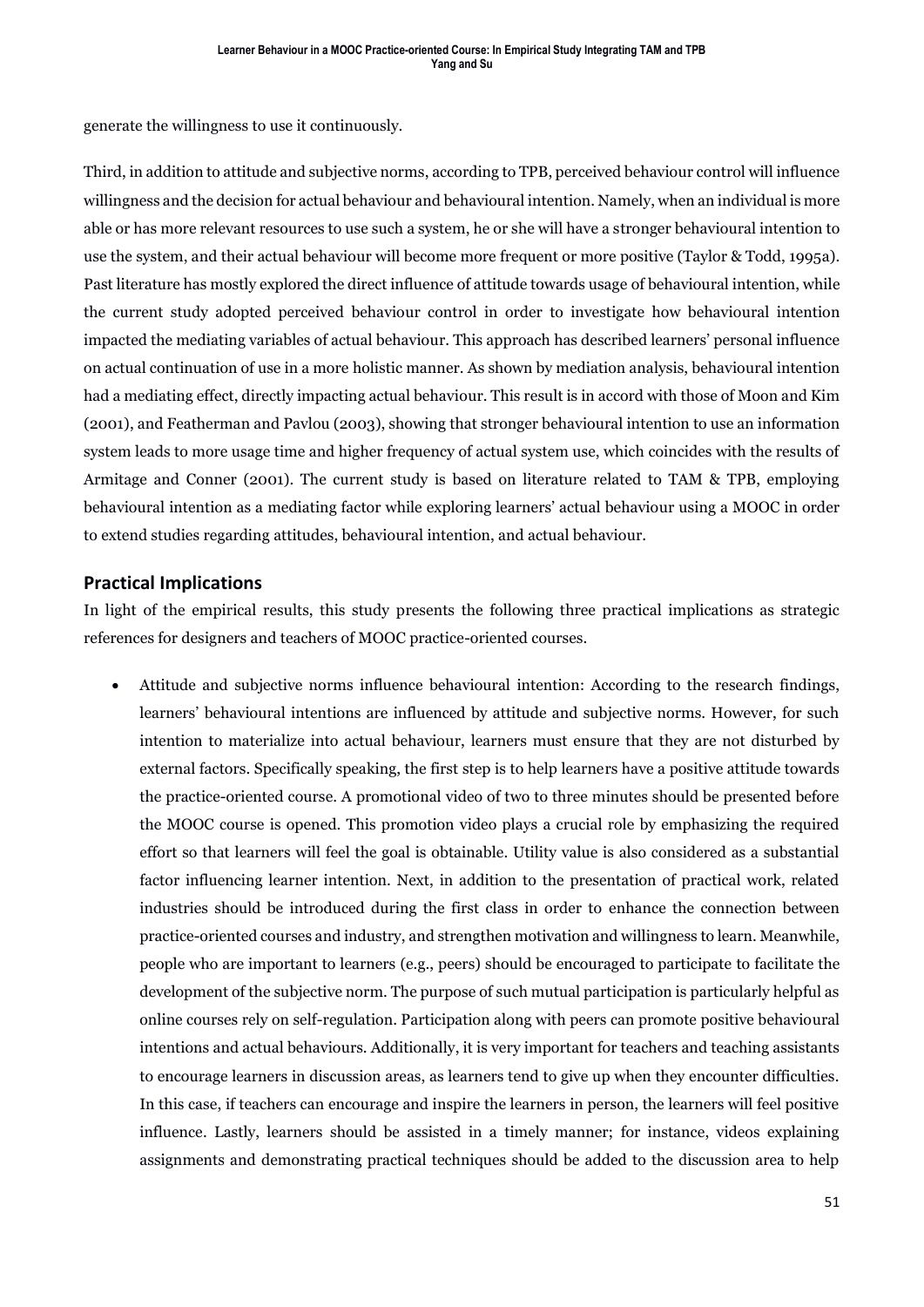learners quickly see the efforts of teachers and teaching assistants.

- Perceived usefulness and perceived ease of use are important to behavioural intention. Within the C-TAM-TPB context, learners' perceptions of information technology and information systems can be observed and learners' feelings about course content can be immediately reflected in their behavioural intention. Margaryan et al. (2015) reflect the current study's findings when emphasizing three MOOC course design elements: (a) Curriculum Media. Teachers should be able to master the teaching content. However, the content must be specially designed in order to meet online teaching standards while teaching videos must be recorded and professionally produced, avoiding recordings of ordinary off-line teaching sessions. On-line teaching places teachers in multiple roles. They simultaneously act as director, screenwriter, and performer, while also retaining the traditional teacher role as articulate and able to attract and retain the attention of students. The teaching methods differ from traditional classes, including describing, having conversations, story-telling, operating, and using animations or illustrations. Teachers can choose the tools that best match their own teaching requirements; (b) Content Visualization. After recording, video editing specialists are required. The production theme, titles, and the lecturer's key points, though graphics, should be inserted where appropriate. High quality titles improve video presentation, which helps retain viewer interest. Captions, special effects, and animations can also be applied in order to increase the learner interest during viewing; and (c) Digitization Management. Once recorded, the courses must be uploaded to the MOOC platform. In addition to the functions of video and reading instructional material, the learning platform should equipped with an online synchronous discussion room, peer assessment, automatic evaluation, learning experience feedback recording and idea bank for teachers, online tests or quizzes, and assignment submission. Various operations, such as course information release, feedback in the discussion area, evaluation design, and copyright authorization require a complete and integrated learning platform. These issues require the appropriate personnel and participants in order to generate a quality result.
- Perceived behaviour control is important to behavioural intention and actual behaviour: The discussion area and assignment sharing are also important elements for such courses, as the discussion area can promote interaction. Though online learning has poor interaction (Caulfield, Collier, & Halawa, 2013; Rubin, 2013), the most basic rule is to reply to questions posted in the discussion area within 48 hours. This way, learners can experience the instantaneity of interaction, as well as involvement in the discussion area, which reflects the learners' attitude and behavioural intention. Teachers must occasionally create topics of discussion for learners in order to initiate participation. Moreover, through assignment sharing, some learners can feel a sense of achievement and receive feedback, which further strengthens confidence and improves self-efficacy. The discussion area should also offer extracurricular resources that are easily accessible to learners. Learners will be motivated to continue learning by communicating with and encouraging each other in the discussion area. A well-managed discussion area can change learners' perceived behaviour control, thereby positively influencing behavioural intention and even actual behaviour.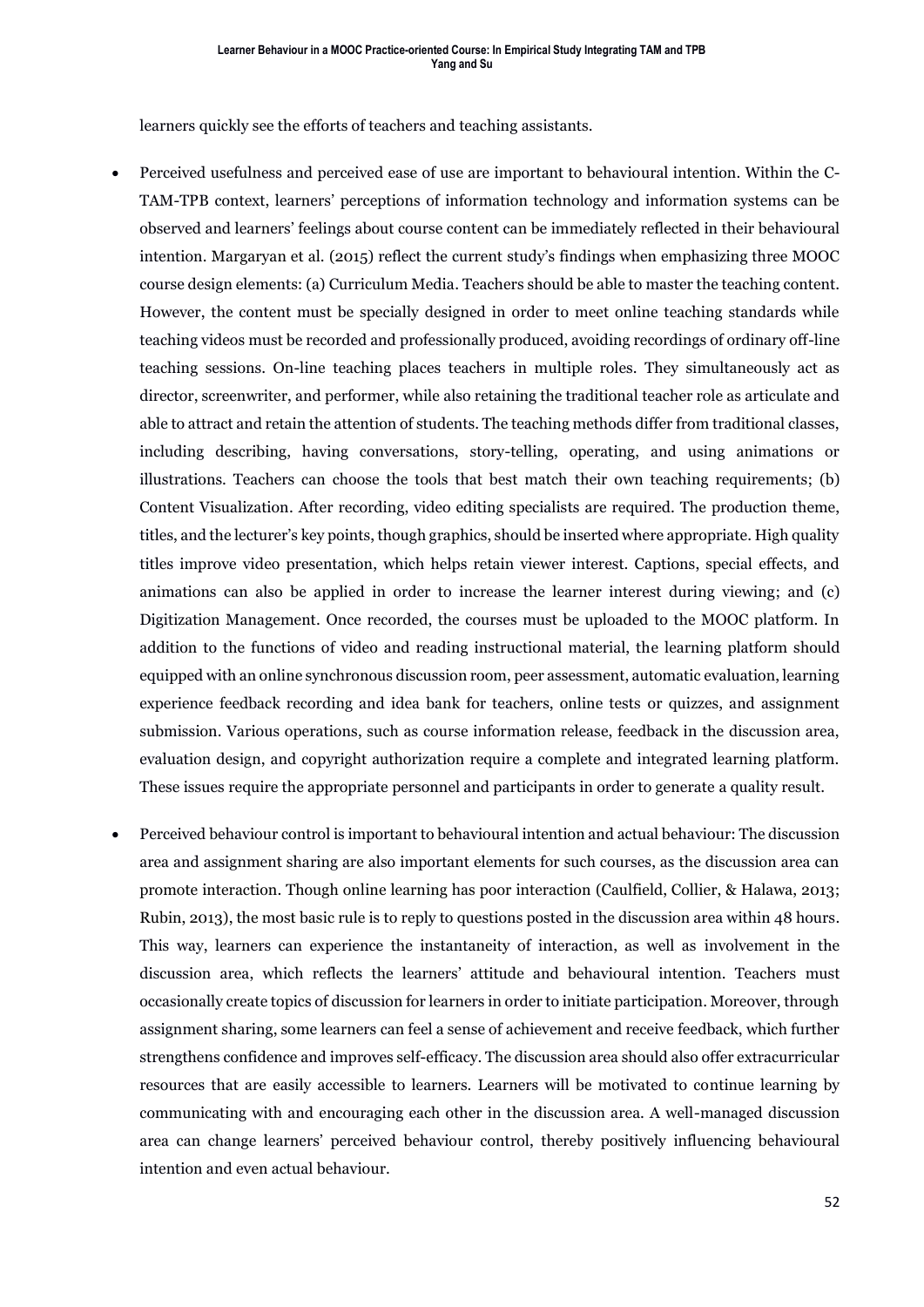#### **Limitations and Future Research**

All the research subjects of this study were learners in a MOOC. However, as the teachers and teaching assistants were not strongly bound to the learners, it was rather difficult to control the number and quality of the selfselected participants. Additionally, the sample frame focused on a 2D Animation Production MOOC course from among a wide variety of practice-oriented courses. This may limit generalized validity. Therefore, the characteristics of different practice-oriented courses should be further investigated and analyzed. For instance, cooking courses entail tastes and flavours, which differ from practice-oriented design courses that involve visual appreciation.

In the future, researchers can further delve into how MOOC learners are influenced by curriculum design, assignment types, and different interactions. In addition, with the exception of the mediation effect, this study did not touch upon the regulating effect of related constructs, which are worthy of in-depth exploration. For example, if the target course is a mandatory elective practice-oriented college course, the relationship between the learners' attitude and behavioural intention may be affected by whether it is used voluntarily (Fishbein & Ajzen, 1975). Furthermore, this study only investigated learner behavioural intention and actual behaviour via the C-TAM-TPB framework. Future researchers can incorporate other aspects or external variables, such as Task-Technology Fit, ISS model, course quality, course interaction, learning platform functions, and learning motivation, in order to explore which construct, among various learning behaviours, can exert the greatest influence on a learner's behavioural intention and actual behaviour.

# **Acknowledgements**

The authors would like to thanks the Ministry of Science and Technology, Taiwan under Contract No. MOST 105-2410-H-224-027.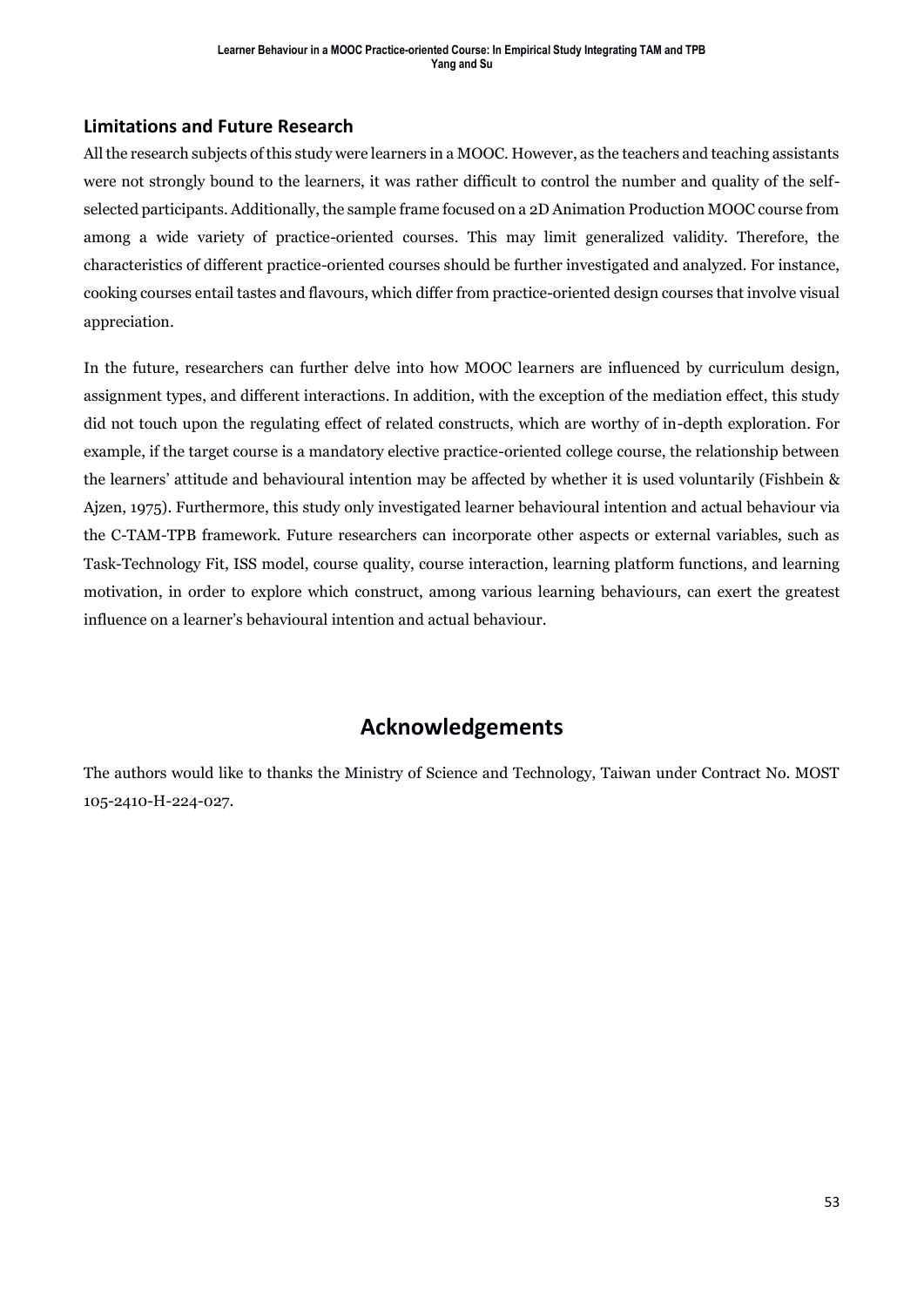# References

- Abbad, M. M., Morris, D., & De Nahlik, C. (2009). Looking under the bonnet: Factors affecting student adoption of e-learning systems in Jordan. *The International Review of Research in Open and Distributed Learning, 10*(2). 1-25.
- Adams, D. A., Nelson, R. P., & Todd, P. A. (1992). Perceived usefulness, ease of use, and usage of information technology: a replication. *MIS Quarterly, 16*(2), 227-247.
- AI-Harbi, K. A. S. (2011). E-Learning in the Saudi tertiary education: Potential and challenges. *Applied Computing and Informatics, 9*(1), 31-46.
- Ajzen, I. (1985). From intentions to actions: A theory of planned behavior. In J. a. J. B. Kuhland (Eds), *Actioncontrol: From cognitions to behavior*. Heidelberg: Springer.
- Ajzen, I. (1991). The Theory of Planned Behavior. *Organizational Behavior and Human Decision Processes, 50*(2), 179-211.
- Armitage, C. J., & Conner, M. (2001). Efficacy of the theory of planned behaviour: A meta-analytic review. *British Journal of Social Psychology, 40*(4), 471-499.
- Bagozzi, R. P. (2007). The legacy of the technology acceptance model and a proposal for a paradigm shift. *Journal of the Association for Information Systems, 8*(4), 244-254.
- Bamberg, S., Ajzen, I., & Schmidt, P. (2003). Choice of travel mode in the theory of planned behavior: The roles of past behavior, habit, and reasoned action. *Basic and Applied Social Psychology, 25*(3), 175-187.
- Baron, R. M., & Kenny, D. A. (1986). The moderator–mediator variable distinction in social psychological research: Conceptual, strategic, and statistical considerations. *Journal of Personality and Social Psychology, 51*(6), 1173-1182.
- Bernadette, S., (1996). Empirical evaluation of the revised technology acceptance model. *Management Science, 42*(1), 85-93.
- Bhattacherjee, A. (2001). An empirical analysis of the antecedents of electronic commerce service continuance. *Decision Support Systems, 32*(2), 201-214.
- Caulfield, M., Collier, A., & Halawa, S. (2013). Rethinking online community in MOOCs used for blended learning. *Retrieved from http://er.educause.edu/articles/2013/10/rethinking-online-community-inmoocs-used-for-blended-learning*
- Chang, C.-C., Liang, C., Shu, K.-M., & Chiu, Y.-C. (2015). Alteration of Influencing Factors of E-Learning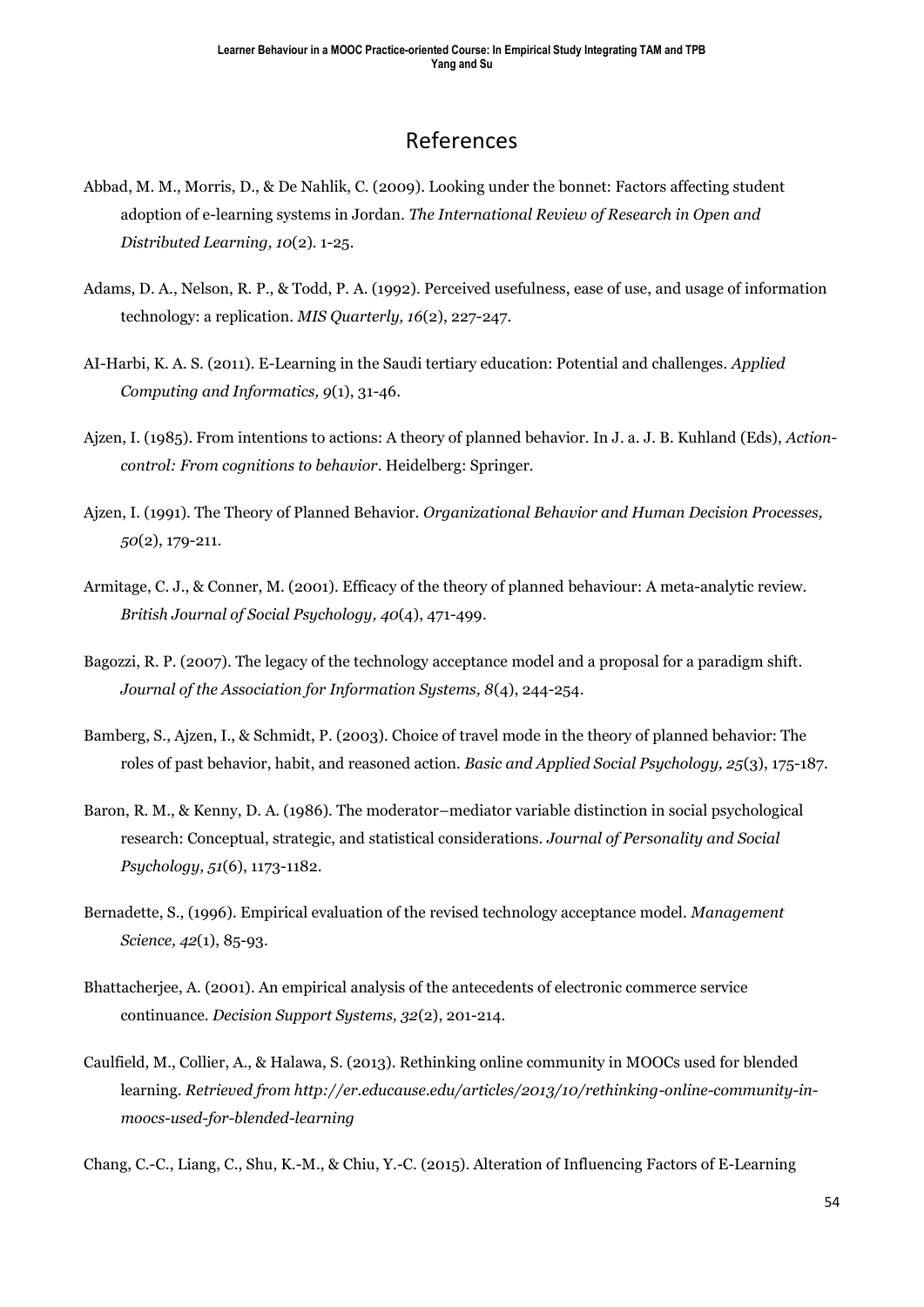Continued Intention for Different Degrees of Online Participation. *The International Review of Research in Open and Distributed Learning, 16*(4), 33-61.

- Chau, P. Y. K., & Hu, P. J.-H. (2001). Information technology acceptance by individual professionals: a model comparison approach. *Decision Sciences, 32*(4), 699-719.
- Cheon, J., Lee, S., Crooks, S. M., & Song, J. (2012). An investigation of mobile learning readiness in higher education based on the theory of planned behavior. *Computers & Education, 59*(3), 1054-1064.
- Chin, W. W. (1998). The partial least squares approach to structural equation modeling. In G.A. Marcoulides (Ed.), *Modern methods for business research* (pp. 295-336). Mahwah, NJ: Lawrence Erlbaum Associates.
- Chu, T.-H., & Chen, Y.-Y. (2016). With good we become good: Understanding e-learning adoption by theory of planned behavior and group influences. *Computers & Education, 92-93*, 37-52.
- Cohen, J. (1988). *Statistical power analysis for the behavioral sciences*. Hillsdale, NJ: Lawrence Erlbaum.
- Cragg, C. B., Dunning, J., & Ellis, J. (2008). Teacher and student behaviors in face-to-face and online courses: Dealing with complex concepts. *International Journal of E-Learning & Distance Education*, *22*(3), 115- 128.
- Cronbach, L. J. (1951). Coefficient alpha and the internal structure of tests. *Psychometrika, 16*(3), 297-334.
- Davis, F. D. (1989). Perceived Usefulness, Perceived Ease of Use, and Use Acceptance of Information Technology. *MIS Quarterly, 13*(3), 319-340.
- Davis, F. D., Bagozzi, R. P., & Warshaw, P. R. (1989). User acceptance of computer technology: a comparison of two theoretical models. *Management science, 35*(8), 982-1003.
- Featherman, M., & Pavlou, P. (2003). Predicting e-services adoption: a perceived risk facets perspective. *International Journal of Human-Computer Studies, 59*(4), 451-471.
- Fishbein, M., & Ajzen, I. (1975). *Belief, attitude, intention and behavior: an introduction to theory and research*. Addison-Wesley, Reading, MA.
- Fornell, C. G., Johnson, M. D., Anderson, E. W., Cha, J., & Bryant, B. E. (1996). The American Customer Satisfaction Index: Nature, purpose, and findings. *Journal of Marketing, 60*, 7-18.
- Fornell, C., & Larcker D. F. (1981). Evaluating structural equation models with unobservable variables and measurement error. *Journal of Marketing Research, 18*, 39-50.

Geisser, S. (1974). A predictive approach to the random effects model, *Biometrika, 61*, 101-107.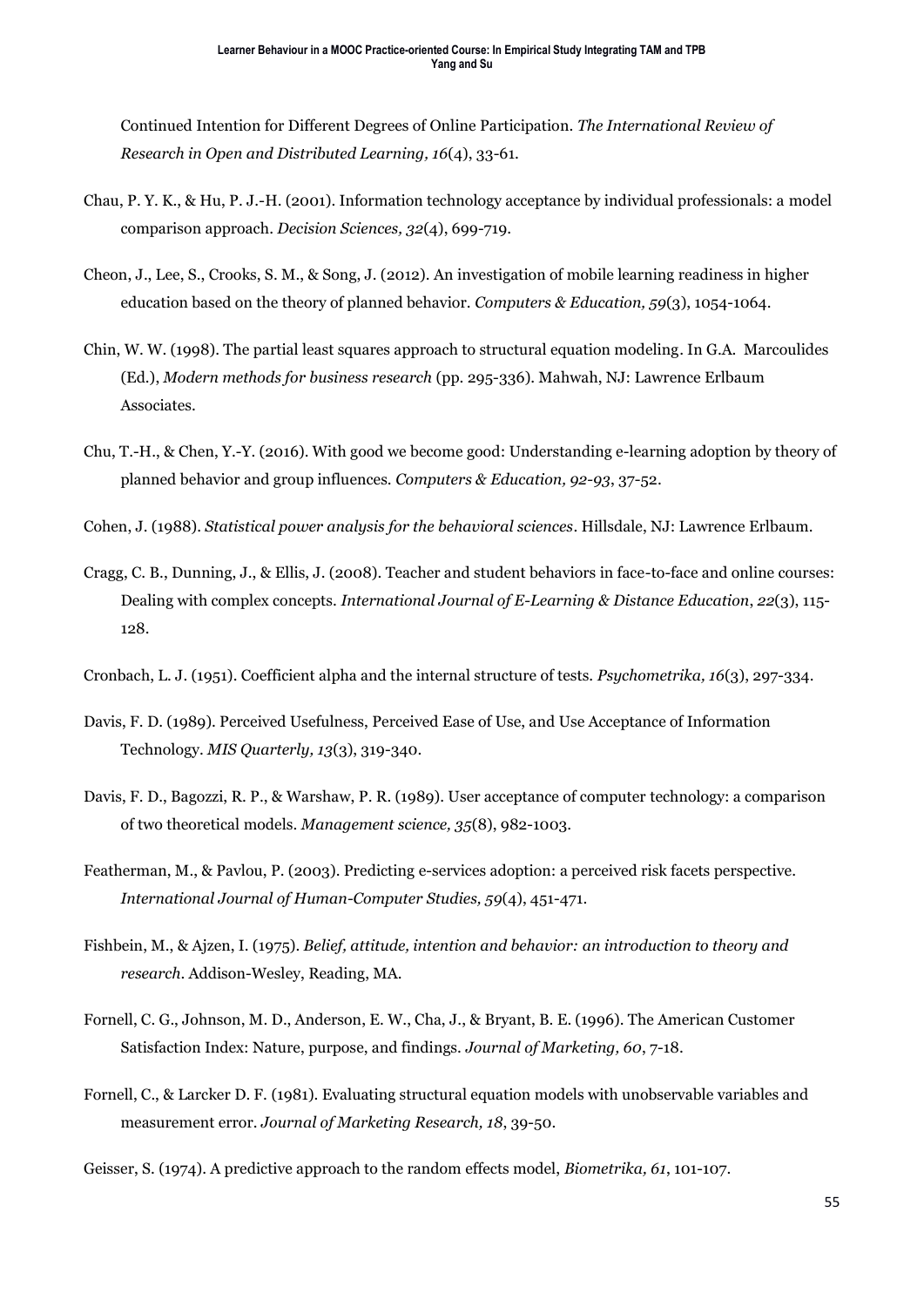- Giesbers, B., Rienties, B., Tempelaar, D., & Gijselaers, W. (2013). Investigating the relations between motivation, tool use, participation, and performance in an e-learning course using webvideoconferencing. *Computers in Human Behavior, 29*(1), 285-292.
- Hair, J. F., Hult, G. T. M., Ringle, C., & Sarstedt, M. (2016). *A primer on partial least squares structural equation modeling (PLS-SEM)*. Thousand Oaks: Sage.
- Hair, J. F., Ringle, C. M., & Sarstedt, M. (2011). PLS-SEM: Indeed a silver bullet. *Journal of Marketing Theory and Practice, 19*, 139-151.
- Han, H., & Yoon, H. J. (2015). Hotel customers' environmentally responsible behavioral intention: Impact of key constructs on decision in green consumerism. *International Journal of Hospitality Management, 45*, 22-33.
- Helm, S., Eggert A., & Garnefeld I. (2010). Modeling the impact of corporate reputation on customer satisfaction and loyalty using partial least squares. In V. E. Vinzi, W. W. Chin, J. Henseler, & H. Wang (Eds.), *Handbook of partial least squares* (pp. 515-534). Berlin/ Heidelberg, Germany: Springer Berlin Heidelberg.
- Henseler, J., Ringle, C. M. & Sinkovics, R. R. (2009). The use of partial least squares path modeling in international marketing. *Advances in International Marketing, 20*, 277-319.
- Huber, F., Herrmann, A., Meyer, F., Vogel, J., & Vollhardt, K. (2007). *Kausalmodellierung mit Partial Least Squares: Eine anwendungsorientierte Einführung* [Causal Modeling with Partial Least Squares: An Application-Oriented Introduction]. Springer: Gabler.
- Hulland, J. (1999). Use of partial least squares (PLS) in strategic management research: A review of four recent studies. *Strategic Management Journal, 20*(2), 195-204.
- Hung, S.-Y., Liang, T.-P., & Chang C.-M. (2005). 科技接受模式之彙總研究 [A Meta-Analysis of Empirical Research Using TAM]. *Journal of Information Management, 12*(4), 211-234.
- Iqbal, S., & Bhatti, Z. A. (2015). An Investigation of University Student Readiness towards M-learning using Technology Acceptance Model. *The International Review of Research in Open and Distributed Learning, 16*(4), 83-103
- Jordan, K. (2015). Massive Open Online Course completion rates revisited: Assessment, length and attrition. *The International Review of Research in Open and Distributed Learning, 16*(3), 341-358.
- Juan, C. R., Chiu, C.-M., & Francisco, J. M. (2006). Understanding e-learning continuance intention: An extension of the technology acceptance model. *Human-computer studies, 64*, 683-696.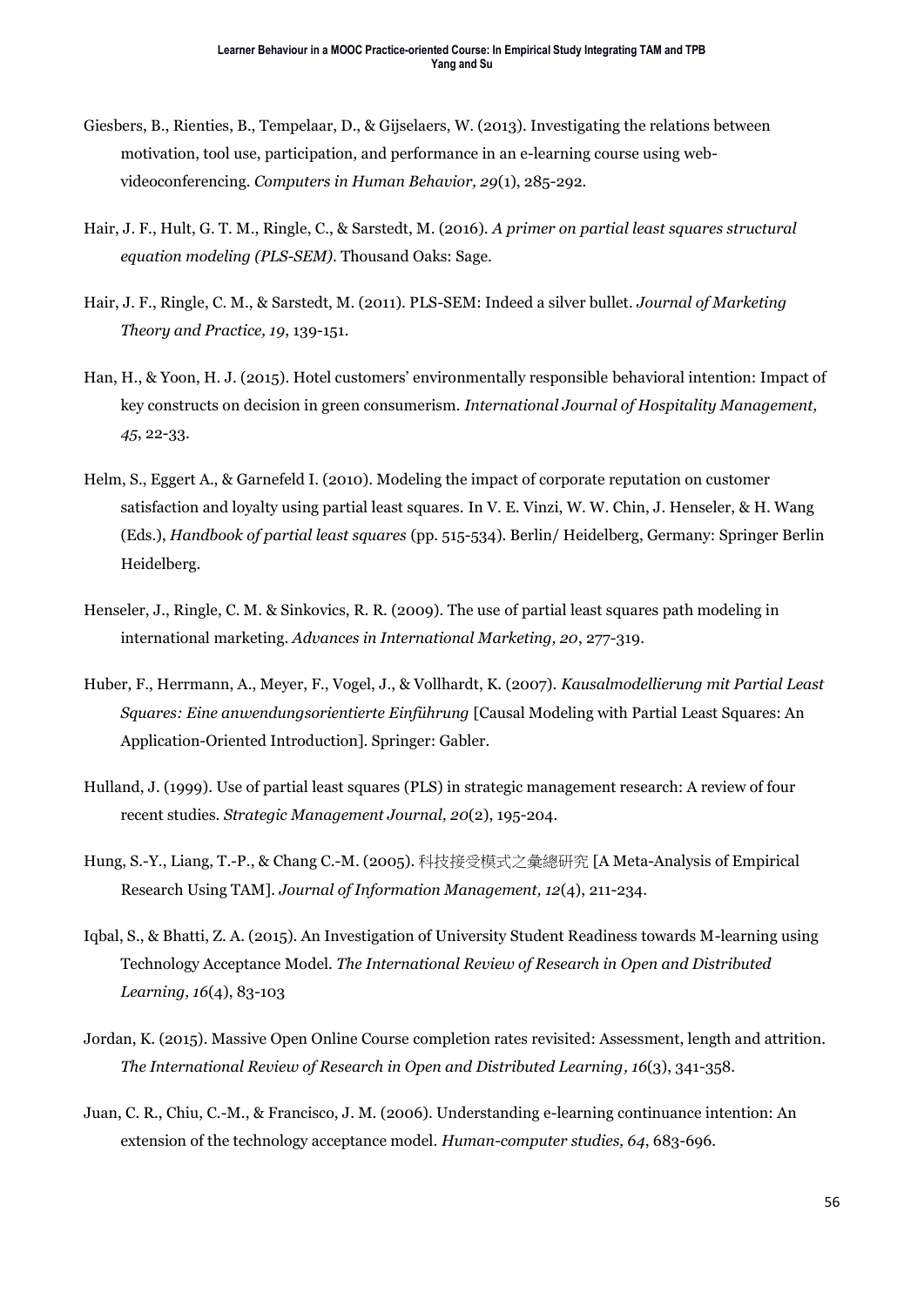- Khorsandi, M., Kobra, A., Ghobadzadeh, M., Kalantari, M., & Seifei, M. (2012). Online vs. traditional teaching evaluation: a cross-sectional study. *Procedia-Social and Behavioral Sciences*, *46*, 481-483.
- King, W. R., & He, J. (2006). A meta-analysis of the technology acceptance model. *Information & Management, 43*(6), 740-755.
- Kulkarni, C., Koh, P. W., Le, H., Chia, D., Papadopoulos, K., Cheng, J., Koller, D., & Klemmer, S. R. (2013). Peer and self-assessment in massive online classes. *ACM Transactions on Computer-Human Interaction, 20*(6), 33:1-33:31.
- Lee, M.-C. (2010). Explaining and predicting users' continuance intention toward e-learning: an extension of the expectation confirmation model. *Computers & Education, 54*(2), 506-516.
- Li, Y., Qi, J., & Shu, H. (2008). Review of relationships among variables in TAM. *Tsinghua Science & Technology, 13*(3), 273-278.
- Li, Y. F., Tseng, C. M. & Kang, S. C. (2017). A new learning model, guided soft classroom, integrating MOOCs into conventional classrooms for university students. *Proceedings of the Computing in Civil Engineering*, 59-67.
- Liaw, S.-S. (2008). Investigating students' perceived satisfaction, behavioral intention, and effectiveness of elearning: A case study of the Blackboard system. *Computers & Education*, *51*(2), 864-873.
- Lowenthal, P., & Hodges, C. (2015). In search of quality: Using Quality Matters to analyze the quality of massive, open, online courses (MOOCs). *The International Review of Research in Open and Distributed Learning, 16*(5), 83-101.
- Luarn, P., & Lin, H. H. (2005). Toward an understanding of the behavioral intention to use mobile banking. *Computers in human behavior, 21*(6), 873-891.
- Luis, L. M., & Franz W. K. (2004). A model of business school students' acceptance of a web-based course management system. *Academy of Management Learning & Education, 3*(1), 7-26.
- Margaryan, A., Bianco, M., & Littlejohn, A. (2015). Instructional quality of massive open online courses (MOOCs). *Computers & Education, 80*, 77-83.
- Moon, J. W., & Kim, Y. G. (2001), Extending the TAM for a World-Wide-Web Context. *Information and Management, 38*(4), 217-230.
- Ngai, E. W. T., Poon, J. K. L., & Chan, Y. H. C. (2007). Empirical examination of the adoption of WebCT using TAM. *Computers & Education, 48*, 250-267.

Nunnally, J. C. & Bernstein I. H. (1994). *Psychometric theory*. New York: McGraw-Hill.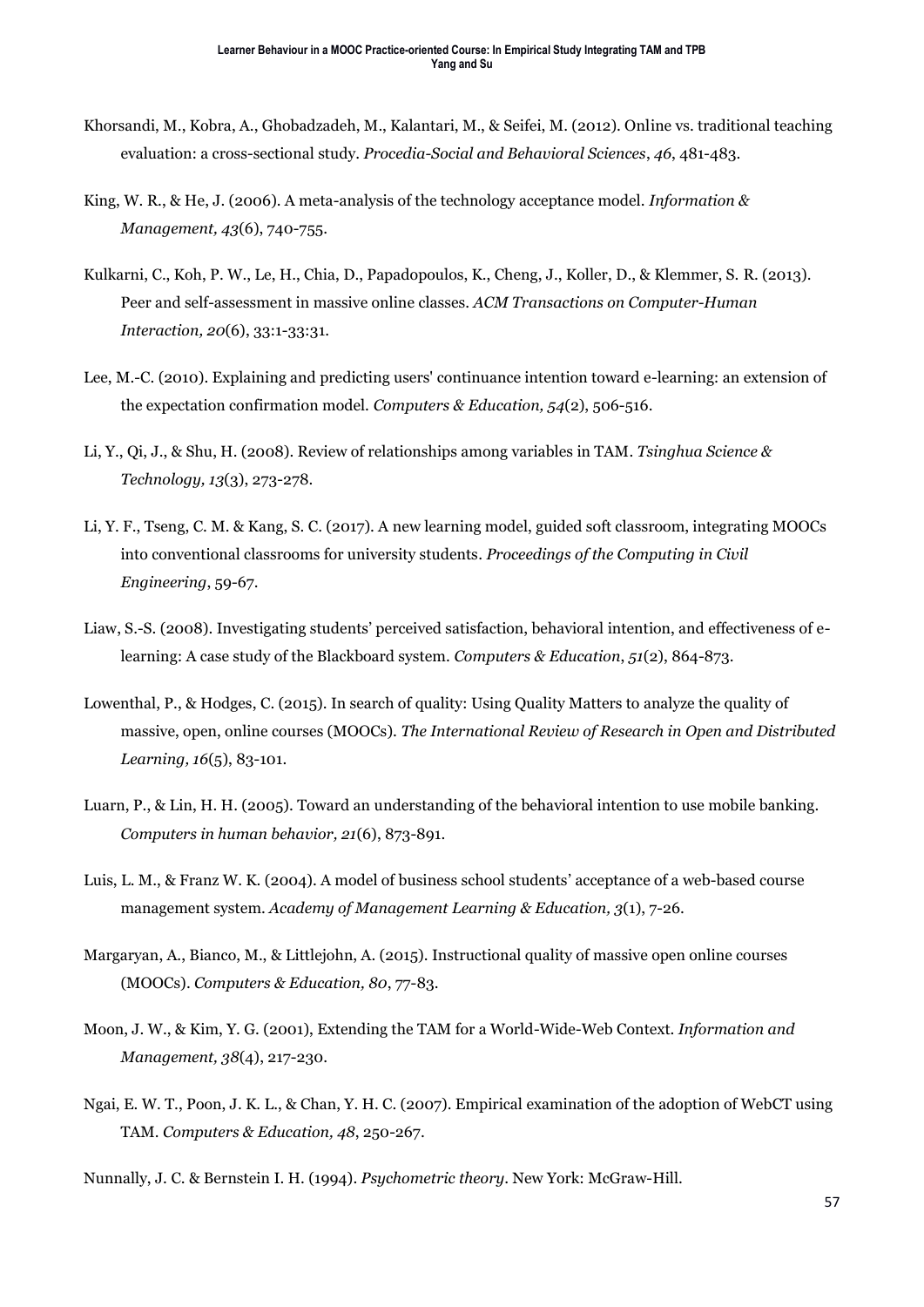- Okazaki, S., & dos Santos, L. M. R. (2012). Understanding e-learning adoption in Brazil: Major determinants and gender effects. *The International Review of Research in Open and Distance Learning, 13*(4), 91- 106.
- Ong, C.-S., Lai, J.-Y., & Wang, Y.-S. (2004). Factors affecting engineers' acceptance of asynchronous elearning systems in high-tech companies. *Information and Management, 41*(6), 795-804.
- Park, S. Y. (2009). An Analysis of the Technology Acceptance Model in Understanding University Students' Behavioral Intention to Use e-Learning. *Educational technology & Society, 12*(3), 150-162.
- Perugini, M., & Bagozzi, R. (2001). The role of desires and anticipated emotions in goal directed behaviours: Broadening and deepening the theory of planned behaviour. *British Journal of Social Psychology, 40*(1), 79-99.
- Peter, S., & Deimann, M. (2013). On the role of openness in education: A historical reconstruction. *Open Praxis, 5*(1), 7-14.
- Preacher, K. J., & Hayes, A. F. (2008). Asymptotic and resampling strategies for assessing and comparing indirect effects in multiple mediator models. *Behavior Research Methods, 40*(3), 879-891.
- Pretz, K. (2014). Low completion rates for MOOCs. IEEE Roundup. *Retrieved from http://theinstitute.ieee.org/ieee-roundup/opinions/ieee-roundup/low-completion-rates-for-moocs*
- Rigdon, E. E. (2012). Rethinking partial least squares path modeling: In praise of simple methods. *Long Range Planning, 45*(516), 341-358.
- Ringle, C. M. (2004). *Gütemaße für den Partial Least Squares-Ansatz zur Bestimmung von Kausalmodellen* [Quality for the Partial Least Squares Approach for the Determination of Causal Models]. *Universität Hamburg, Institut für Industriebetriebslehre und Organisation, Arbeitspapier 16*, 1-32.
- Rivis, A., & Sheeran, P. (2003). Descriptive norms as an additional predictor in the theory of planned behaviour: a meta-analysis. *Current Psychology, 22*(3), 218-233.
- Rodriguez, C. O. (2012). MOOCs and the AI-Stanford like courses: Two successful and distinct course formats for Massive Open Online Courses. *European Journal of Open, Distance, and E-Learning, 15*(2).
- Rubin, B. (2013). Online courses: Possibilities and pitfalls. *The New York Times*. Retrieved from http://www.nytimes.com
- Schillewaert, N., Ahearne, M. J., Frambach, R. T., & Moenaert, R. K. (2005), The Adoption of Information Technology in the Sales Force, *Industrial Marketing Management, 34*(4), 323-336.

Selim, H. M. (2003). An empirical investigation of student acceptance of course websites. *Computers &*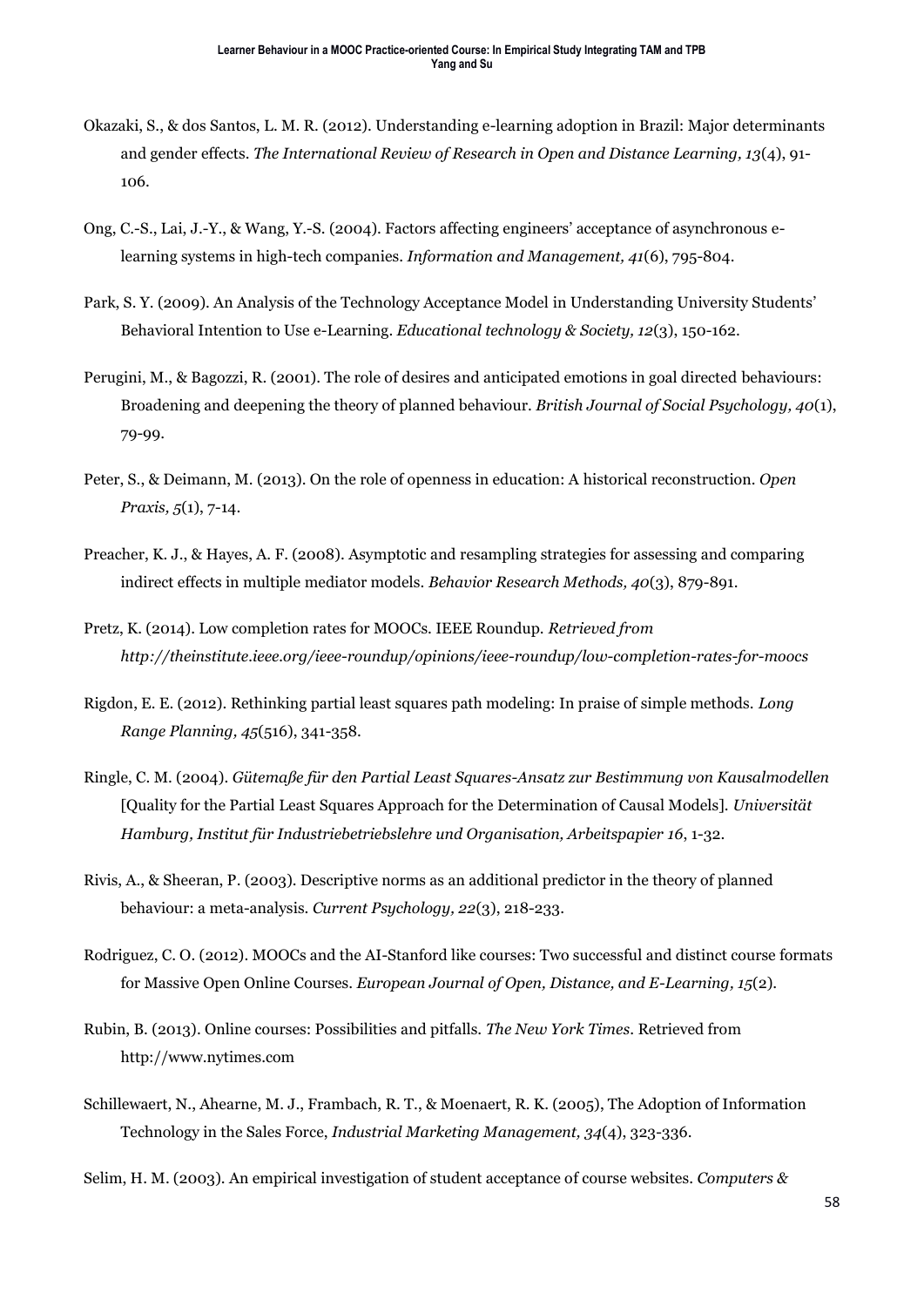*Education, 40*(4), 343-360.

- Shah, D. (2016). Coursera's 2016: Year in review. Retrieved from https://www.classcentral.com/report/coursera-2016-review/
- Shih, M., Feng, J., & Tsai, C. C. (2008). Research and trends in the field of e-learning from 2001 to 2005: A content analysis of cognitive studies in selected journals. *Computers & Education*, *51*(2), 955-967.
- Shin, W. S., & Kang, M. (2015). The use of a mobile learning management system at an online university and its effect on learning satisfaction and achievement. *The International Review of Research in Open and Distributed Learning, 16(*3), 110-130.
- Stack, S. (2015). Learning Outcomes in an online vs. traditional course. *International Journal for the Scholarship of Teaching & Learning, 9*(1).
- Stone, M. (1974). Cross-validatory choice and assessment of statistical predictions. *Journal of the Royal Statistical Society, 36*(2), 111-133.
- Suen, H. K. (2014). Peer assessment for massive open online courses (MOOCs). *The International Review of Research in Open and Distributed Learning, 15*(3), 312-327.
- Sun, P.-C., Tsai, R. J., Finger, G., Chen, Y.-Y., & Yeh, D. (2008). What drives a successful e-Learning? An empirical investigation of the critical factors influencing learner satisfaction. *Computers & Education, 50*(4), 1183-1202.
- Taylor, S., & Todd, P. A. (1995a). Assessing IT usage: The role of prior experience. *MIS Quarterly, 19*(2), 561- 570.
- Taylor, S., & Todd, P. A. (1995b). Understanding Information Technology Usage: A Test of Competing Models. *Information Systems Research*, 6(4), 144-176.
- Tenenhaus, M., Vinzi, V. E., Chatelin, Y. M., & Lauro, C. (2005). PLS path modeling. *Computational Statistics & Data Analysis, 48*(1), 159-205.
- Van der Heijden, H., Verhagen, T., & Creemers, M. (2003). Understanding online purchase intentions: contributions from technology and trust perspectives. *European Journal of Information Systems, 12*, 41- 48.
- Venkatesh, V., & Davis, F. D. (2000). A theoretical extension of the technology acceptance model: Four longitudinal field studies. *Management Science, 46*(2), 186-204.
- Venkatesh, V., Morris, M. G., & Ackerman, P. L. (2000). A longitudinal field investigation of gender differences in individual technology adoption decision-making processes. *Organizational Behavior and*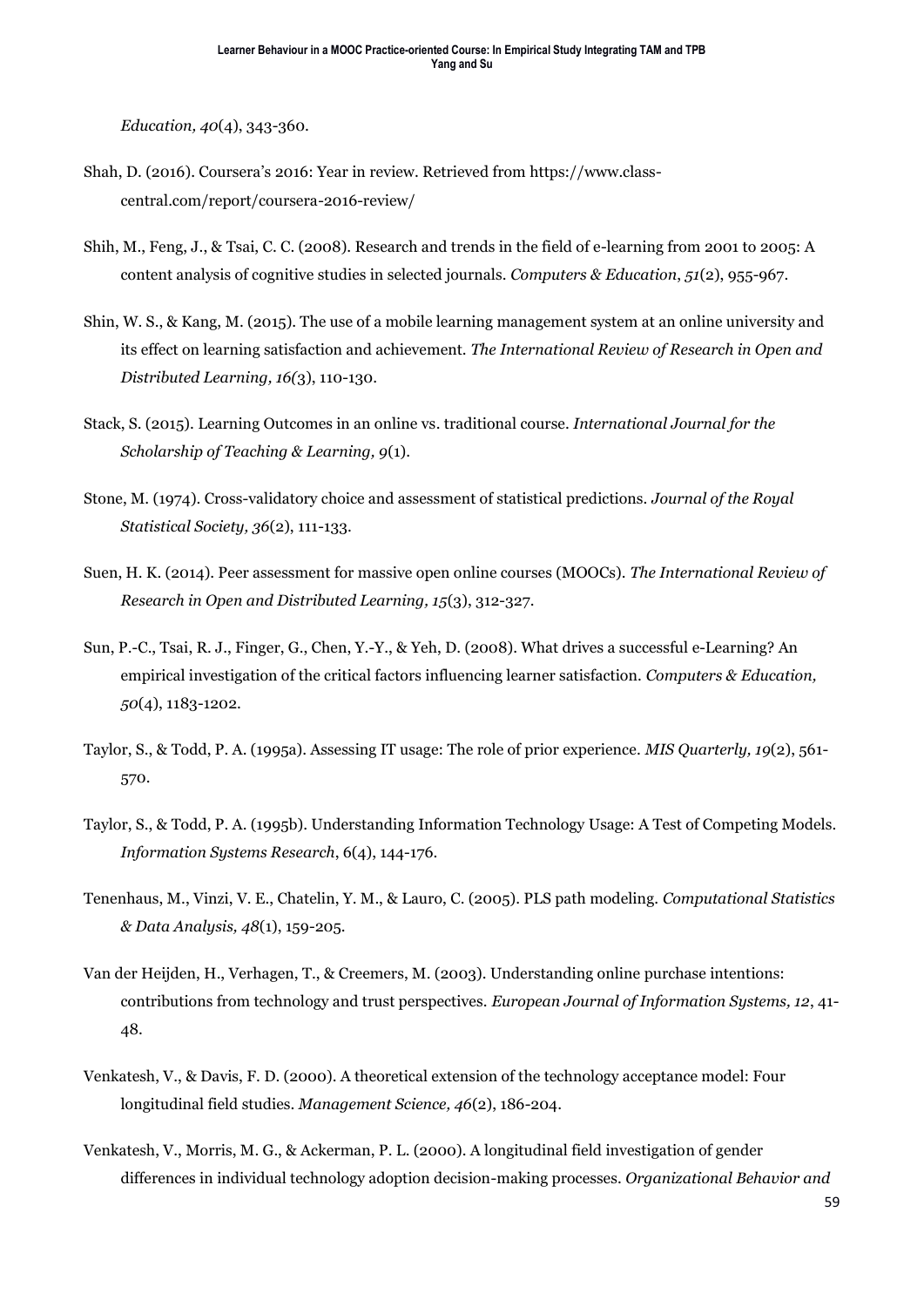*Human Decision Processes, 83*(1), 33-60.

- Wetzels, M., Odekerken-Schroder, G., & van Oppen, C. (2009). Using PLS path modeling for assessing hierarchical construct models: Guidelines and empirical illustration. *MIS Quarterly, 33*, 177-195.
- White, P. E., Ullah, S., Donaldson, A., Otago, L., Saunders, N., Romiti, M., & Finch, C. F. (2012). Encouraging junior community netball players to learn correct safe landing technique. *Journal of Science and Medicine in Sport, 15*(1), 19-24.
- Wu, B., & Chen, X. (2017). Continuance intention to use MOOCs: Integrating the technology acceptance model (TAM) and task technology fit (TTF) model. *Computers in Human Behavior, 67*, 221-232.
- Wu, I.-L., Li, J.-Y., & Fu, C.-Y. (2011). The adoption of mobile healthcare by hospital's professionals: An integrative perspective. *Decision Support Systems*, 51(3), 587-596.
- Yu, J., Ha, I., Choi, M., & Rho, J. (2005). Extending the TAM for a t-commerce, *Information & Management, 42*(7), 965-976.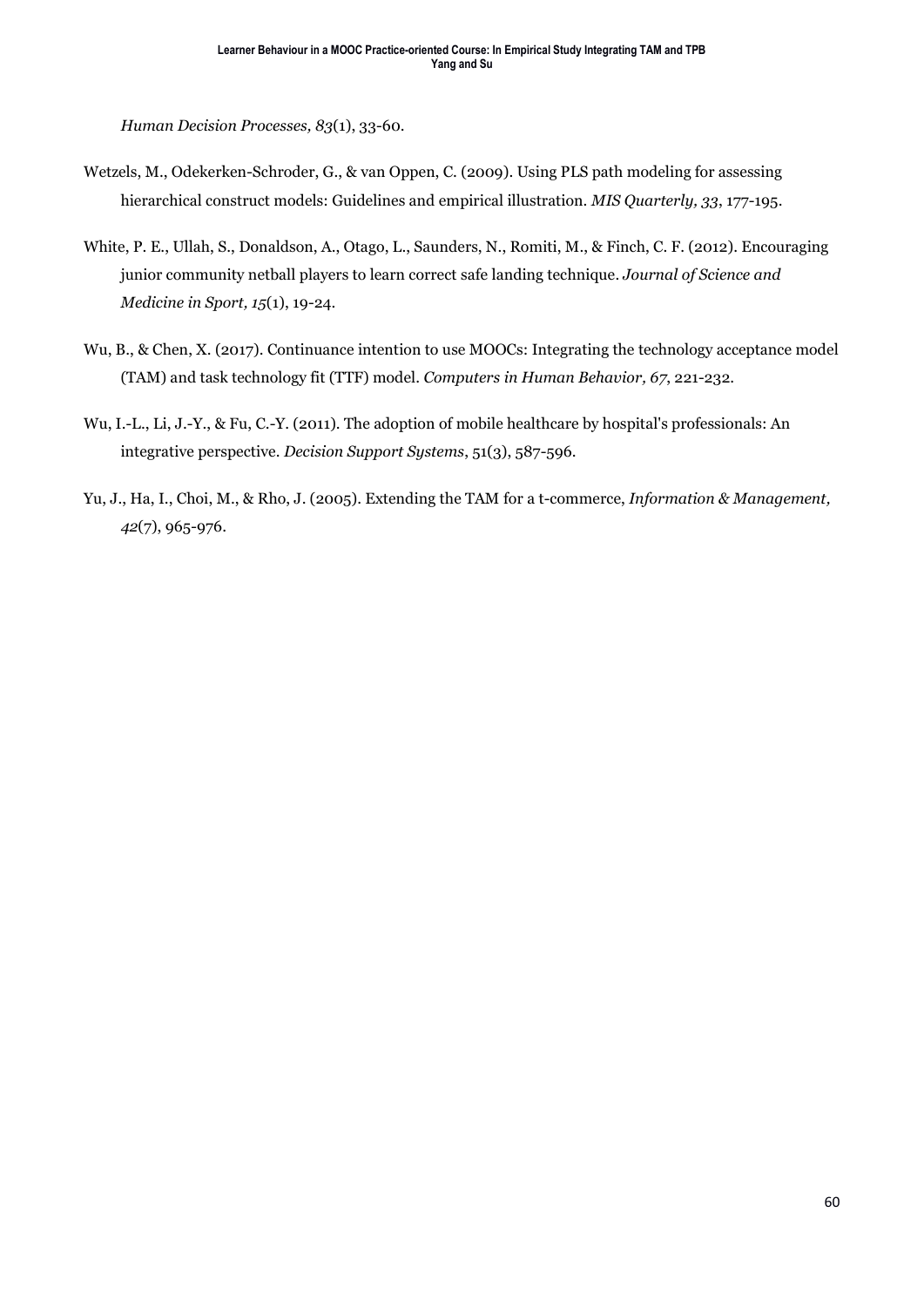# Appendix A

## **Measurement Items**

| Construct                     | Measures           | Items                                                                                                                              | Source                                   |
|-------------------------------|--------------------|------------------------------------------------------------------------------------------------------------------------------------|------------------------------------------|
| Perceived<br>Ease of Use      | PEOU1              | Davis (1989); Sun<br>et al. (2008); Ngai,                                                                                          |                                          |
|                               | PEOU <sub>2</sub>  | It is convenient to learn the animation course through<br>the Internet.                                                            | Poon & Chan<br>$(2007)$ ; Lee $(2010)$   |
|                               | PEOU3              | It is easy to learn related design skills in the animation<br>course on the web.                                                   |                                          |
|                               | PEOU <sub>4</sub>  | The E-learning interaction of the animation course<br>helps me learn effectively.                                                  |                                          |
| Perceived<br>Usefulness       | $\overline{PU1}$   | Learning through the Internet helps me acquire<br>knowledge about animation production more easily.                                | Davis (1989);<br>Venkatesh & Davis       |
|                               | PU <sub>2</sub>    | Learning the animation course through the Internet<br>can improve my personal competitive advantages.                              | (2000); Sun et al.<br>(2008); Ngai,      |
|                               | PU3                | I think learning the animation course through the<br>Internet can increase my specialized knowledge about<br>animation production. | Poon, & Chan<br>(2007);<br>Bhattacherjee |
|                               | PU4                | Learning the animation course by Internet can help me<br>with the difficulties in work or classwork.                               | (2001)                                   |
|                               | PU <sub>5</sub>    | Learning animation production skills helps me to<br>achieve a higher-level or higher grade in school or get a<br>job.              |                                          |
| Perceived<br>Behaviour        | PBC <sub>1</sub>   | I can arrange time on my own to learn animation<br>through the Internet.                                                           | Chau & Hu (2001);<br>Taylor & Todd       |
| Control                       | PBC <sub>2</sub>   | I can obtain sound information equipment by myself to<br>learn animation through the Internet.                                     | (1995b)                                  |
|                               | $\overline{P}BC_3$ | Learning the animation course through the Internet<br>causes little disturbance to my life (work or studies).                      |                                          |
|                               | PBC <sub>4</sub>   | I can master everything that appears during the E-<br>learning of animation.                                                       |                                          |
| Attitudes                     | ATT <sub>1</sub>   | It is a very good method to learn animation through the<br>Internet.                                                               | Taylor & Todd<br>$(1995a)$ ; Perugini    |
|                               | ATT <sub>2</sub>   | I am active in learning animation through the Internet.                                                                            | & Bagozzi (2001)                         |
|                               | ATT3               | I feel joyful to learn animation through the Internet.                                                                             |                                          |
|                               | ATT <sub>4</sub>   | Learning the animation course through the Internet can<br>upgrade my professionalism in animation.                                 |                                          |
|                               | ATT <sub>5</sub>   | Learning the animation course through the Internet can<br>satisfy my personal interest in animation.                               |                                          |
| <b>Behaviour</b><br>Intention | BI <sub>1</sub>    | I am willing to recommend others to learn animation<br>production through online courses.                                          | Bhattacherjee<br>(2001)                  |
|                               | BI2                | I pay close attention to information related to online<br>animation courses.                                                       |                                          |
|                               | BI3                | I will be enthusiastic about participating in online<br>animation teaching activities.                                             |                                          |
|                               | BI <sub>5</sub>    | I often search for animation-related knowledge or<br>information on the Internet.                                                  |                                          |
| Actual<br>Behaviour           | B <sub>2</sub>     | I often watch animation teaching films on the Internet.                                                                            | Van der Heijden,<br>Verhagen, &          |
|                               | B <sub>3</sub>     | I often use the Internet to learn and take courses that I<br>am interested in.                                                     | Creemers (2003);<br>Ngai, Poon, &        |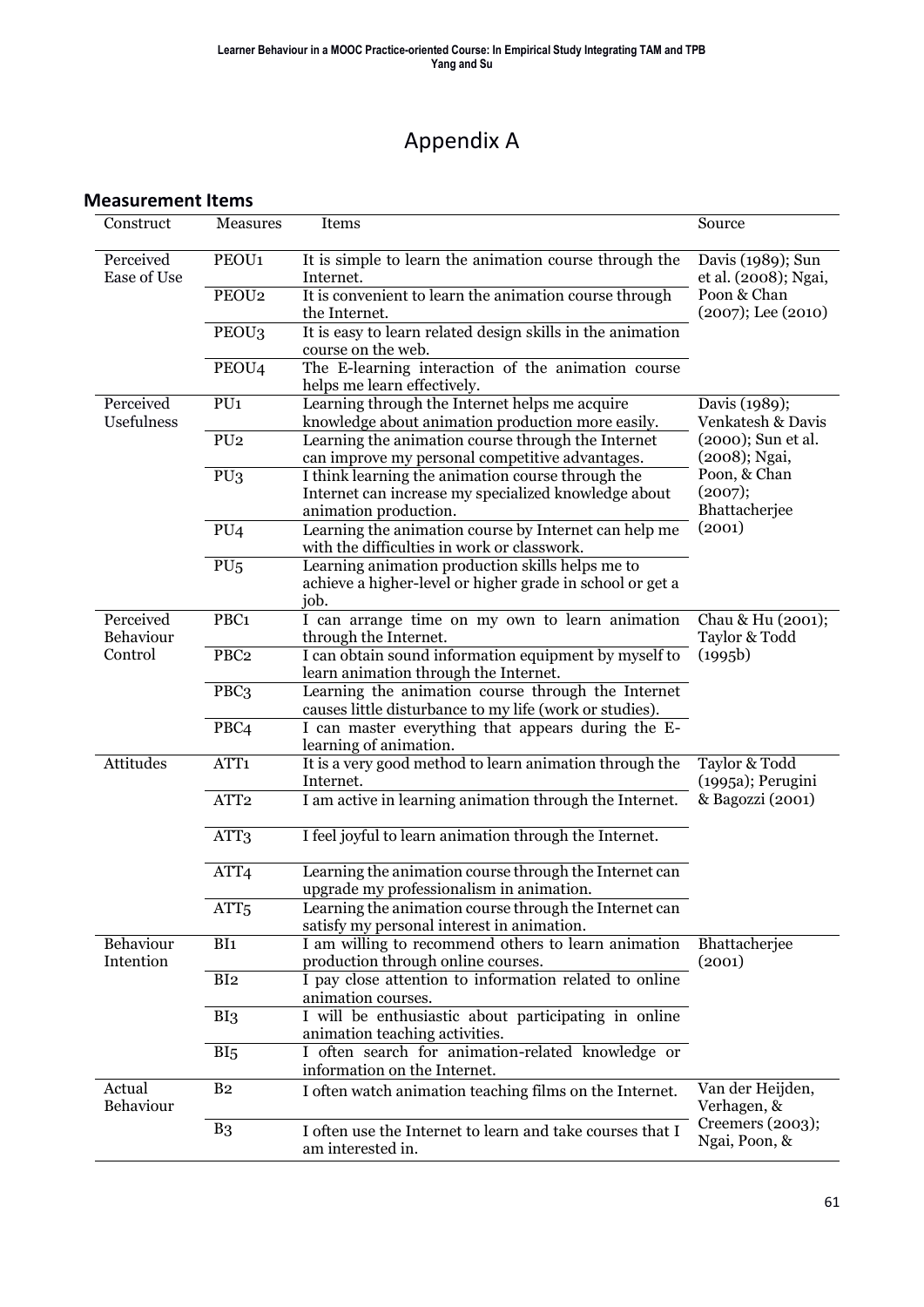#### **Learner Behaviour in a MOOC Practice-oriented Course: In Empirical Study Integrating TAM and TPB Yang and Su**

|                    | B <sub>4</sub>  | I am willing to learn an animation course through the<br>Internet, rather than other learning channels.                   | Chan (2007);<br>Juan, Chiu &     |  |  |
|--------------------|-----------------|---------------------------------------------------------------------------------------------------------------------------|----------------------------------|--|--|
|                    | B <sub>5</sub>  | I feel time flies when I learn animation production on<br>the Internet.                                                   | Francisco, (2006)                |  |  |
| Subjective<br>Norm | SN1             | I will learn the animation course through the Internet if<br>recommended by teachers or elders (supervisors).             | Taylor & Todd<br>(1995b); Chau & |  |  |
|                    | SN2             | I will learn the animation course through the Internet if<br>recommended by friends (classmates).                         | Hu (2001);<br>Venkatesh & Davis  |  |  |
|                    | SN3             | Now it is very popular to learn through the Internet, so<br>I will learn the animation course on the Internet.            | (2000)                           |  |  |
|                    | SN <sub>4</sub> | The way this course is promoted motivates me to take<br>the animation E-learning course.                                  |                                  |  |  |
|                    | SN <sub>5</sub> | The current animation films on the market are quite<br>wonderful, so I would like to learn about animation<br>production. |                                  |  |  |